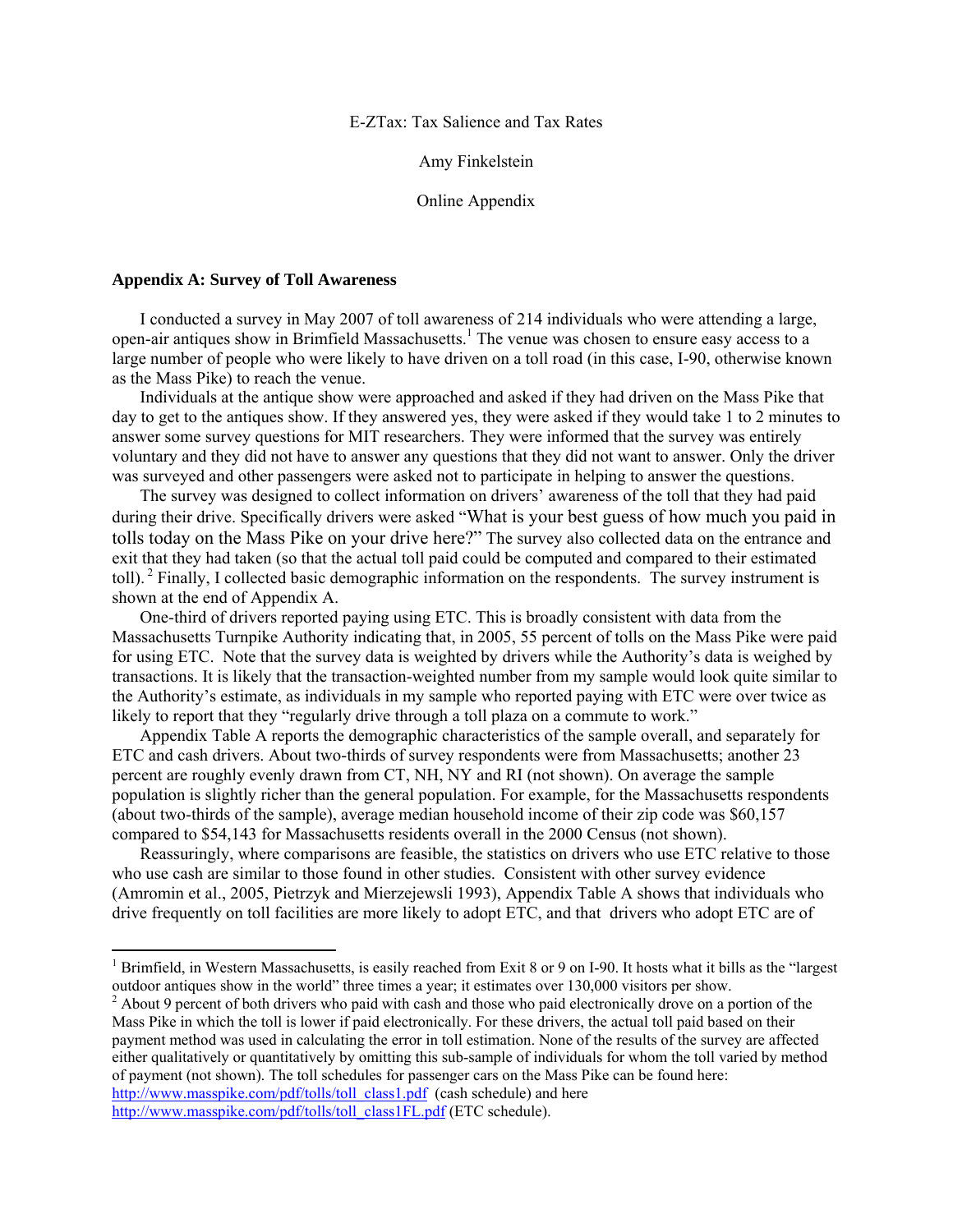higher socio-economic status (as measured by zip code-level income, educational attainment, or the value of their car) than those who do not. The two types of drivers are quite similar in terms of age and gender, as well as in terms of the average cash toll for the trip taken on the day of the survey. In the analysis of differences in awareness of toll rates between these two types of drivers in the main paper, I show that these differences in awareness are not affected by controlling for these observable differences in demographic characteristics (see Table I).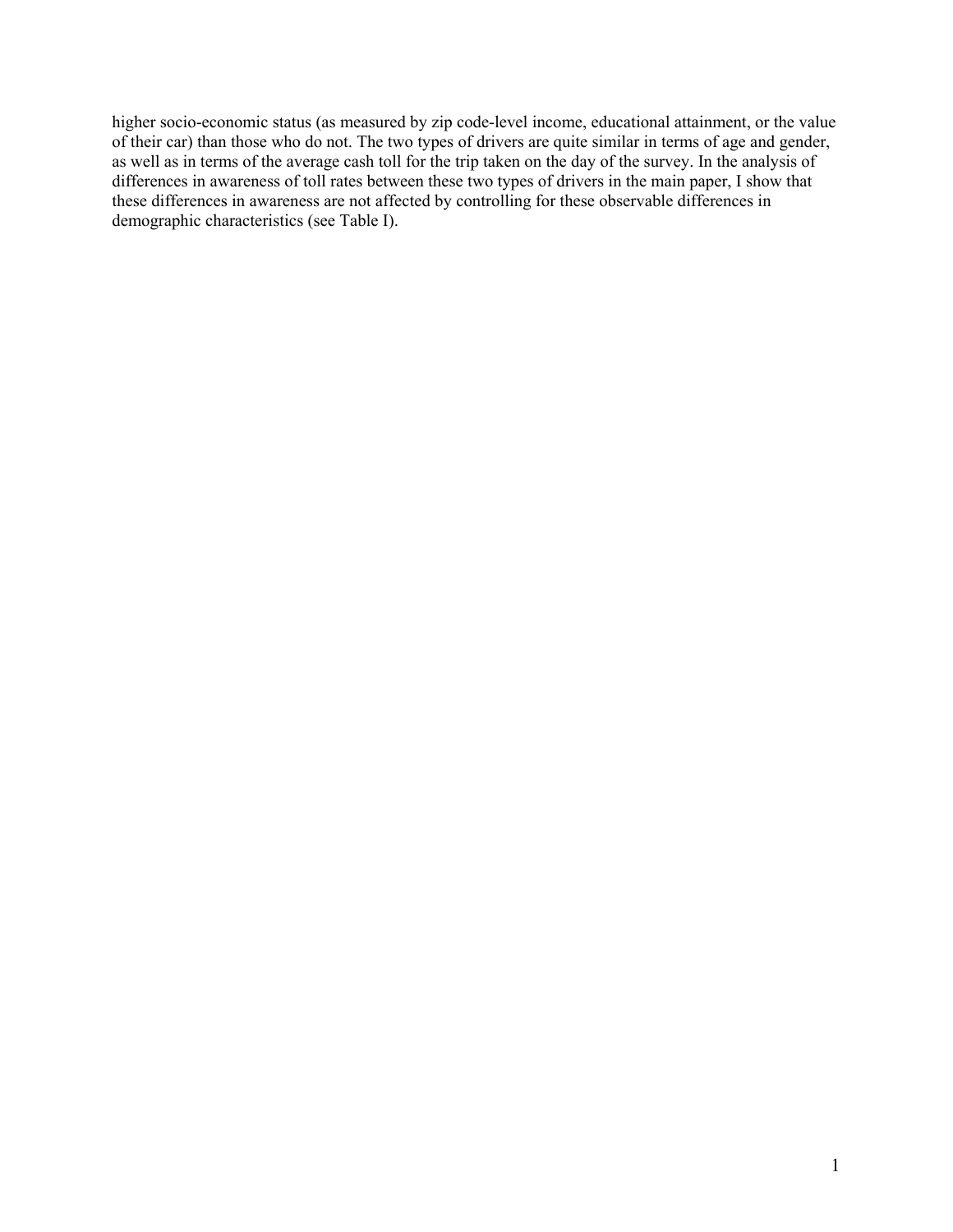# **MIT TRANSPORTATION STUDY**

| 1.               | What is your best guess of how much you paid in<br>tolls today on the Mass Pike on your drive here? |                                                                                                          |
|------------------|-----------------------------------------------------------------------------------------------------|----------------------------------------------------------------------------------------------------------|
|                  |                                                                                                     | $\overline{\ }$                                                                                          |
|                  | <b>TICK HERE IF FIRST RESPONSE WAS some</b>                                                         |                                                                                                          |
|                  | version of "I don't know" and respondent had to be                                                  | $L_{-}$                                                                                                  |
|                  | prompted to give an answer. <sup>*</sup>                                                            |                                                                                                          |
| 2.               | Where did you get on the Mass Pike today?                                                           |                                                                                                          |
|                  | <b>SHOW LIST OF ENTRANCES. RECORD</b>                                                               |                                                                                                          |
|                  | <b>ENTRANCE NUMBER.</b>                                                                             | $\Box$                                                                                                   |
| 3.               | Where did you get off the Mass Pike today?                                                          |                                                                                                          |
|                  | <b>SHOW LIST OF EXITS. RECORD EXIT</b>                                                              |                                                                                                          |
|                  | <b>NUMBER.</b>                                                                                      |                                                                                                          |
| $\overline{4}$ . | Did you pay cash for the toll today or did you use                                                  | 1 Cash                                                                                                   |
|                  | Fast-Lane / EZ-Pass?                                                                                | 2 Fast lane / EZ Pass                                                                                    |
|                  |                                                                                                     | 9 Don't know                                                                                             |
| 5 <sub>1</sub>   | Do you regularly drive through a toll plaza on a                                                    | 1 Yes                                                                                                    |
|                  | commute to work?                                                                                    | 2 No                                                                                                     |
|                  |                                                                                                     | 6 Don't work / not applicable                                                                            |
| 6.               | What is your zip code?                                                                              |                                                                                                          |
|                  |                                                                                                     |                                                                                                          |
| 7.               | What is the make, model and year of the car you                                                     |                                                                                                          |
|                  | drove here today?                                                                                   |                                                                                                          |
| 7a.              | Make:                                                                                               |                                                                                                          |
|                  |                                                                                                     | <u> 1 - 1 - 1 - 1 - 1 - 1 - 1 - 1 - 1 - 1</u>                                                            |
| 7b.              | Model:                                                                                              |                                                                                                          |
|                  |                                                                                                     |                                                                                                          |
| 7c.              | Year:                                                                                               |                                                                                                          |
|                  |                                                                                                     | $\begin{tabular}{ccccc} \textbf{L} & \textbf{L} & \textbf{L} & \textbf{L} & \textbf{L} \\ \end{tabular}$ |
| 8.               | What is the highest grade of school you completed,                                                  | 1. Grade: $L_{\perp}$                                                                                    |
|                  | or the highest degree you received?                                                                 | 2. High school                                                                                           |
|                  |                                                                                                     | 3. College                                                                                               |
|                  |                                                                                                     | 4. Post-college                                                                                          |
| 9.               | How old are you?                                                                                    |                                                                                                          |
|                  |                                                                                                     | $L = L = L = L$                                                                                          |
|                  | <b>SURVEYOR NOTE GENDER.</b>                                                                        | 1 Male                                                                                                   |
| 10.              |                                                                                                     |                                                                                                          |
|                  |                                                                                                     | 2 Female                                                                                                 |

 \* Surveyors were instructed to allow a pause for individuals to volunteer a guess on their own, and to only mark the respondent as saying "I don't know" if the respondent did not volunteer any guess, but stopped at this point and had to be urged (prompted) to please make their best guess. In the end, all but one of the surveyed individuals made a guess.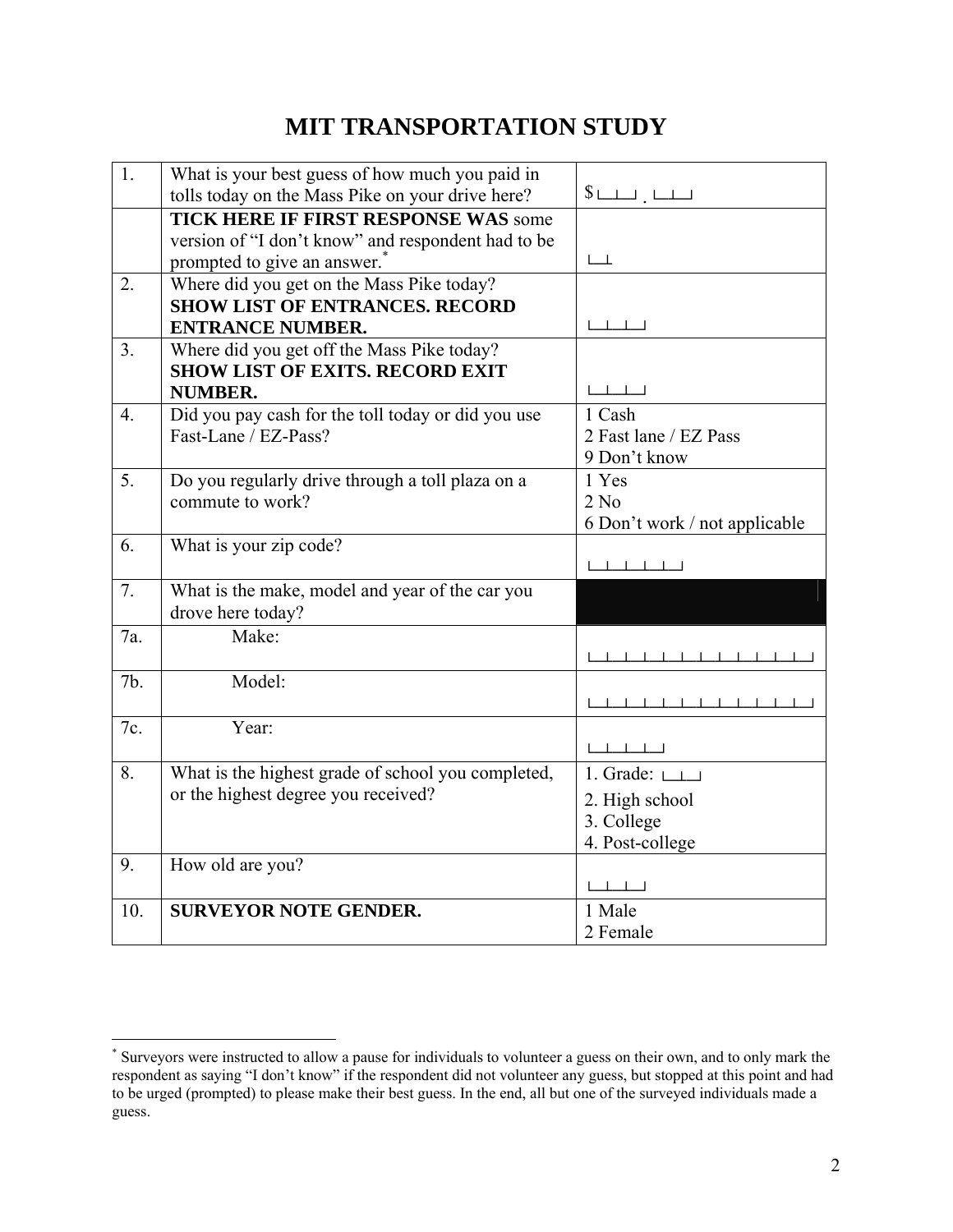## **Appendix B: Construction of toll data set**

#### *B.1 Sample*

The target sample is all publicly owned toll facilities in the United States (excluding ferries) that were charging a toll in 1985. I chose the year 1985 to ensure at least 20 years of toll rate history on each facility, as well as data on all roads prior to the first facility's adoption of ETC in the United States (which occurred in 1987).

I identified the target sample as the universe of toll facilities from the 1985 and 1986 volumes of "Highway Statistics" published by the U.S. Department of Transportation (U.S. Department of Transportation, various years). In a few instances, I added facilities to the data that did not appear independently in the "Highway Statistics" volumes but that were disaggregated for us by the operating authority when we contacted them (such as the "Bee Line East Expressway" which is part of the "Florida Turnpike System" in "Highway Statistics").

To construct the necessary data, I contacted each toll operating authority and requested toll rate histories for each of their toll facilities from 1950 or its opening (whichever was later) through 2005. I also requested the date (if any) that ETC was adopted, annual traffic and revenue data, and the annual fraction of traffic and revenue accounted for by ETC. The data collection effort took place mainly in the first six months of 2006. I consider the data usable if it contains the date of ETC adoption and toll rate histories back to at least 1985.

The target sample consists of 183 toll facilities run by 88 operating authorities in 31 states. Of these, I was able to collect the requisite data for 123 facilities run by 49 operating authorities in 22 states. For the acquired facilities, opening dates range from 1924 to 1985, with a median opening date of 1955. All of the facilities in the sample started charging tolls on the opening date. About sixty percent of the facilities are bridges or tunnels; the remainder consists of roads.

Appendix Table B1 provides some summary statistics on the 123 facilities in the sample. Specifically, it lists for each state and operating authority, the facilities for which I collected data, the date the facility started charging tolls, the date my toll data start (if later than the toll start date), the date (if any) at which the facility adopted Electronic Toll Collection (ETC), and whether the facility ever offered a discounted toll rate to ETC users. For purposes of the analysis, I defined two additional "states" ("New Jersey – Pennsylvania" and New York – New Jersey") to reflect the fact that certain operating authorities – specifically, the Port Authority of New York and New Jersey, the Delaware River Joint Toll Bridge Commission, and the Delaware River Port Authority – are under the purview of two states (NY and NJ, and NJ and PA, respectively). The sample for analysis therefore consists of 24 state-like entities, as reflected in Table B1.

Appendix Table B2 provides a list of the 60 facilities in the target sample for which I was unable to find data. Not surprisingly, a factor that is strongly predictive of a lack of success in getting toll data is that the facility is no longer charging a toll toward the end of our sample period. Only half of the facilities that I was unable to collect data for were still charging tolls in 2003, compared to over 90 percent of the facilities for which I was able to collect data. Of the 9 states in which I was unable to collect data on any target facilities, 4 (CT, IA, MN, and WA) were no longer charging tolls on any of the sample facilities in 2003**.** For facilities that were no longer charging tolls by the end of out sample period, I was usually unable to find any contact information, particularly if the operating authority that managed that facility no longer had any toll charging facilities. (Indeed, 8 out of the 13 facilities that were not charging a toll in 2003 that I was able to collect data for were managed by operating authorities that still had other facilities charging tolls). For the vast majority of facilities for which I am missing data that were still charging tolls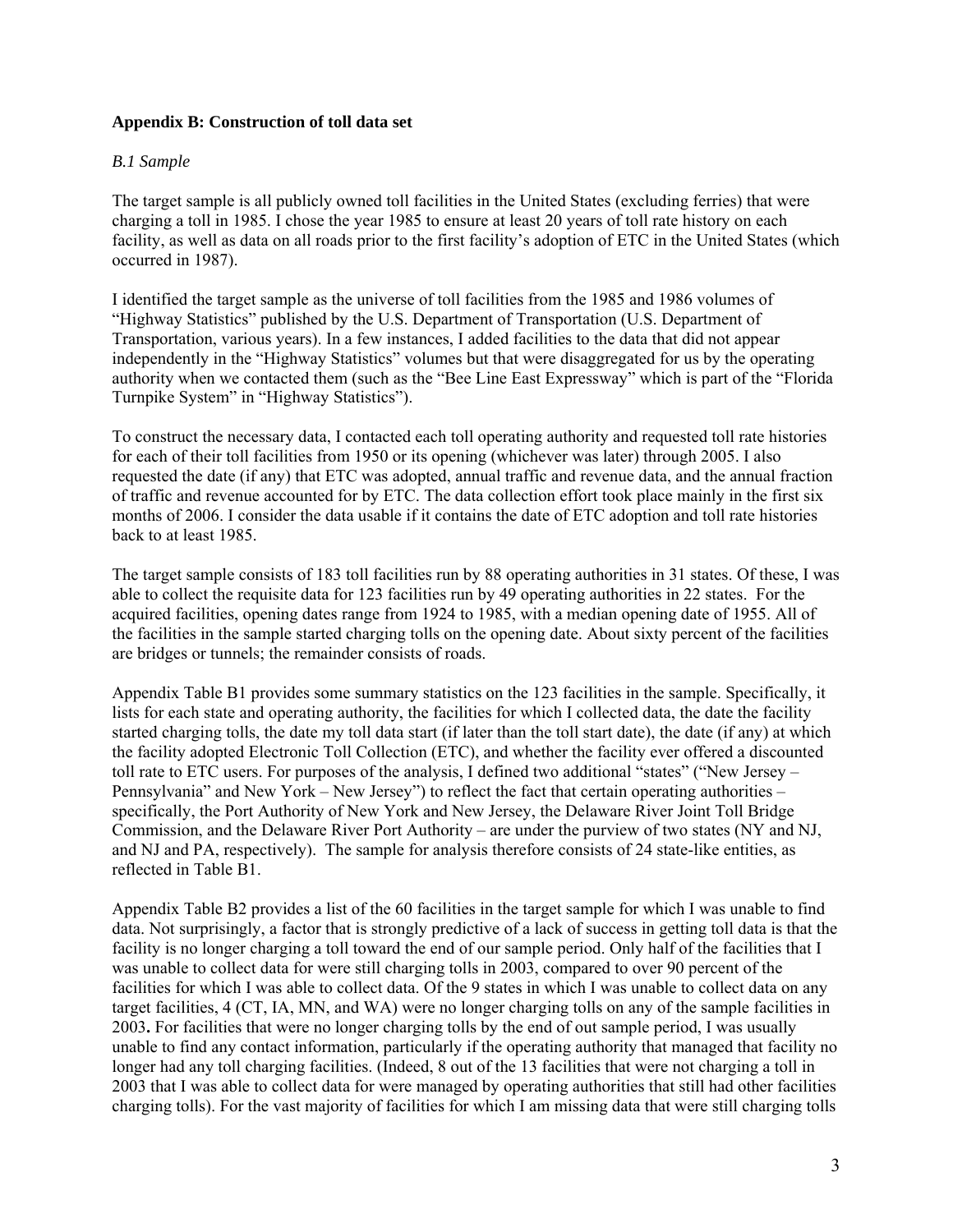at the end of my sample period, I contacted the relevant operating authority repeatedly but was unable to obtain the necessary data; in a very few of these cases, I was unable to even find the relevant contact information.<sup>3</sup> Another noticeable pattern in success in data collection is that I am missing data on all 12 target facilities in TX (even though all but 1 of the 10 operating authorities were still running facilities charging tolls by the end of the sample period). The TX operating authorities either did not respond to inquiries or did not provide sufficient data (despite multiple requests) to be included in the analysis.

The missing facilities raise questions about the validity of analyzing the impact of ETC on only a subsample of toll facilities. To the extent that the missing data is related to systematic geographic characteristics – such as the lack of any data on  $TX$  – we may wish to interpret the results as applicable only in certain states. A potentially more major concern is the selection on the dependent variable. As noted, facilities that are no longer charging tolls are much less likely to be in the sample. However, this likely biases my analysis against finding an effect of ETC on toll increases as facilities that are no longer charging tolls (and are therefore not experiencing any toll increases by definition) are much less likely to have adopted ETC. Indeed, only 1 of the 15 facilities in the acquired sample that had stopped charging a toll by 2005 had ever adopted ETC.

# *B.2 Variable definitions*

 $\overline{a}$ 

*ETC Penetration:* I define the ETC Penetration rate as the fraction of toll transactions or the fraction of toll revenue collected by ETC. The definition of ETC penetration varies across (but not within) facilities depending on whether I could obtain more years of data for the fraction of toll transactions or the fraction of toll revenue paid for by ETC. These measures may differ because of ETC discounts. Where I observe both, the correlation is 0.90. Since all of the analysis is within-facility, this slight variation in definition across facilities should not pose any problems.

For over 95 percent of facilities, ETC penetration is defined based on all toll revenue (or transactions); in a few cases it refers to just passenger car revenue (or transactions). For about two-thirds of facilities ETC penetration was reported separately for each facility. For the others, it was reported for the entire operating authority; for these, I impute to each facility-year the operating authority - year average. Since, as discussed, adoption of ETC is almost always simultaneous on facilities within an operating authority, this should be a reasonable approximation.

*Tolls:* Tolls are defined as the nominal toll rate for passenger cars; high frequency discounts (i.e. commuter discounts) are not coded. None of the facilities offer time-of-day varying prices. I collected data on both the "manual" (i.e. cash) toll rate and the discounted electronic toll rate, if offered. I define the toll on bridges, tunnels, or causeways as the round-trip cost on that facility; I use the round-trip rate because 40 of the 79 bridges and tunnels changed from collecting a toll on both ends of the bridge to only collecting it on one end during the sample period. I define the toll rate on a road as the cost of a full length trip on this road. Where the road has several potential branches (such as the PA turnpike), I code a full length trip as the length on the mainline; where a road forks at one end (such as the New Jersey Turnpike), I code the full length trip as the longer fork. One potential concern with this definition is that it may fail to capture some toll changes on a road. Specifically, toll changes will be missed if they occur on uncoded branches (such as branches of the PA turnpike other than the mainline), on exit or entrance ramps along the road, or on non full-length routes within a ticket system (such as the New Jersey turnpike). In practice, I determined that this is unlikely to have any effect on my analysis. I constructed an indicator variable "any toll increase" that is coded if the road has a toll change on the coded toll *or* an unrecorded toll change for any of the reasons just discussed. I find that the analysis of the impact of ETC

<sup>&</sup>lt;sup>3</sup> These were: the White County Bridge Commission, the Indiana Transportation Finance Authority, the Bellevue Bridge Commission, and the Roma International Toll Bridge.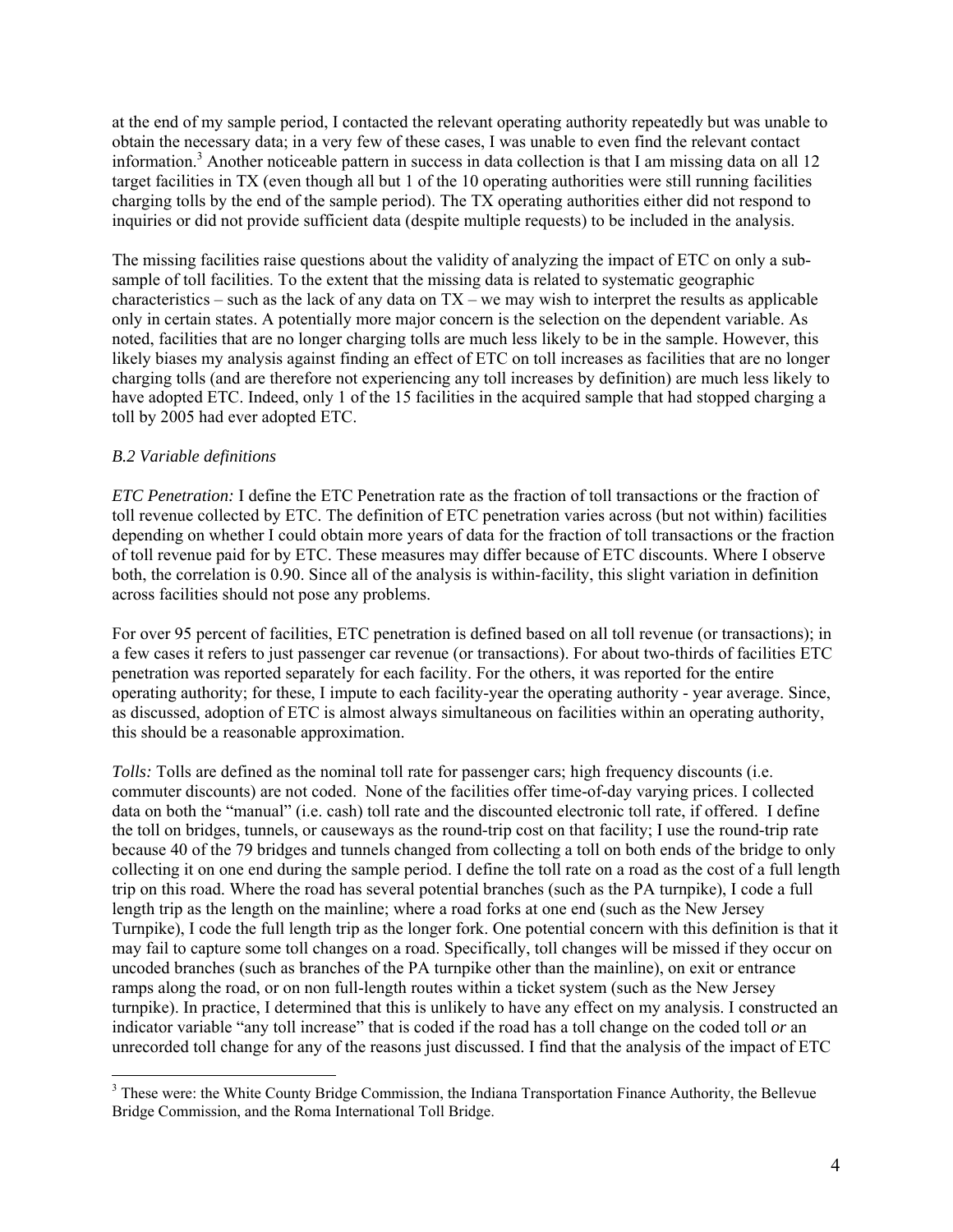on the probability of a toll increase yields literally the same point estimates and standard errors when this "any toll increase" binary variable is used instead of a binary variable for a recorded toll increase (these latter results are shown in Table VII column 2); this is not surprising, given that the correlation between "any toll increase" and the standard binary variable for a recorded toll increase is 0.98 on roads.

In 2005, the average (manual) toll was \$5.41 for a full length trip on a road (implying an average per-mile toll of  $$0.063$ <sup>4</sup> and  $$3.03$  for a round-trip on a bridge or tunnel.

As noted in the text, 15 of the 123 toll facilities that are charging a toll in 1985 subsequently set the toll to zero. These facilities (and the date that the toll is set to zero) are as follows: Astoria-Pt. Ellice Bridge (1993), Bluegrass Parkway (1991), Coronado Bridge (2002), Cumberland Bridge (2003), Daniel Boone Parkway (2003), Jackson Purchase Parkway (1992), Mt. Hope Bridge (1998), Murray Road Toll Bridge (2000), Navarre Bridge (2004), Norfolk-Virginia Beach Toll Road (1995), Pennyrile Parkway (1992), Rock Island Centennial Bridge (2003), Torras Causeway (2004), Vincent Thomas Bridge (2001), and Western Kentucky Parkway (1986). All of these facilities keep the toll at zero through 2005. However, it does not appear that a toll set to zero is always an absorbing state. Two facilities that set tolls to zero prior to 1985 subsequently reintroduced positive tolls: Antioch Bridge (reintroduced a toll in 1978) and Carquinez Bridge (reintroduced a toll in 1957). I treat all facility-years with zero tolls as censored in the analysis. As noted in the text, this may bias the estimated effect of ETC downward, as facilities are less likely to set tolls to zero when they have ETC; indeed of the 15 facilities that set their tolls to zero, only the Navarre Bridge adopted ETC and subsequently set the toll rate to zero.

*Traffic and revenue:* I considered data on toll revenue or toll traffic usable if I was able to get at least 10 years of facility-level data. For a facility with usable data, on average I collected 34 years of data. For over 95 percent of facilities, the data pertain to all toll revenue or toll traffic; in a few cases they pertain only to passenger cars. Traffic and revenue data are all reported at the facility level, except for the three facilities in the New Hampshire Department of Transportation and for the three facilities in the Illinois State Toll Highway Authority for which they are reported at the level of the operating authority. For these, I assign the operating authority value to each facility within it.

Over the sample, traffic on a facility grew on average by 4.9 percent per year and (nominal) facility revenue by 7.7 percent.

 $\overline{a}$ 

<sup>&</sup>lt;sup>4</sup> Mileage data for a full length trip were taken from U.S. Department of Transportation (2003) or information from the operating authority's web site.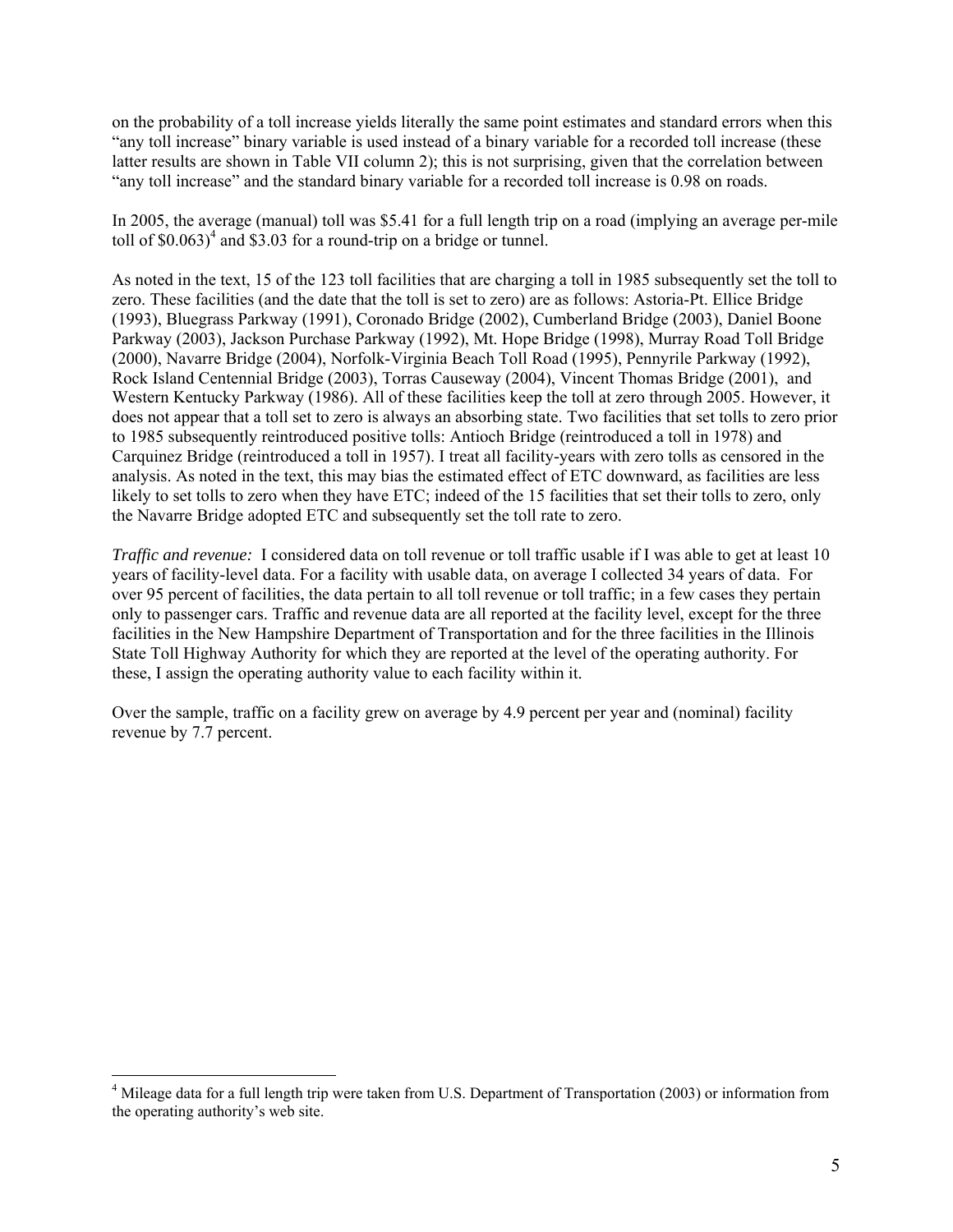#### **Appendix C: Effect of lower compliance costs on toll rates.**

Section 7.4 discussed the possibility that lower personal compliance costs of paying tolls under ETC might provide an alternative explanation for the observed increase in toll rates under ETC. Mitigating against this explanation, it described two pieces of empirical evidence that suggest that toll authorities do not increase tolls in response to reductions in compliance cost. This online appendix section C provides more detail on each of these pieces of evidence.

The first piece of evidence comes from variation across roads in the number of times an individual must make a toll transaction; this produces variation in the compliance costs savings from ETC. For example, in 1985 an individual made 11 toll transactions while driving the length of the Garden State Parkway, compared to only two on the New Jersey Turnpike. If tolls are increased under ETC in response to the reductions in compliance costs, we would expect greater toll increases on roads with a greater number of toll transactions. In fact, there is weak evidence of the opposite.

Table C1 shows the results. Column 1 shows that the baseline result of an increase in tolls associated with ETC persists when I re-estimate equation (17) [see main text] on the sub-sample of facilities that are roads. In columns 2 through 4 I enrich equation (17) to include interactions of both  $ETCAdopt<sub>it</sub>$  and  $ETC<sub>it</sub>$  with three different measures of the compliance costs associated with toll collection on the facility in 1985;I also include the main effect for the measure of compliance costs. The measures of compliance costs are the number of separate toll transactions involved in a full length trip on the road (column 2), the number of transactions per dollar of toll (column 3), and the number of transactions per mile of toll (column 4). For all three measures, the results suggest that the increase in tolls associated with ETC is, if anything, *lower* on roads with higher compliance costs. Of course, roads with different compliance costs of toll paying may differ for other reasons in their responsiveness to tax salience; the evidence therefore, while reassuring, is of course not without its limitations.

The second piece of suggestive evidence comes from about half of the bridges and tunnels (40 out of 79) switching from collecting tolls at both ends of the facility to collecting tolls at only one end. This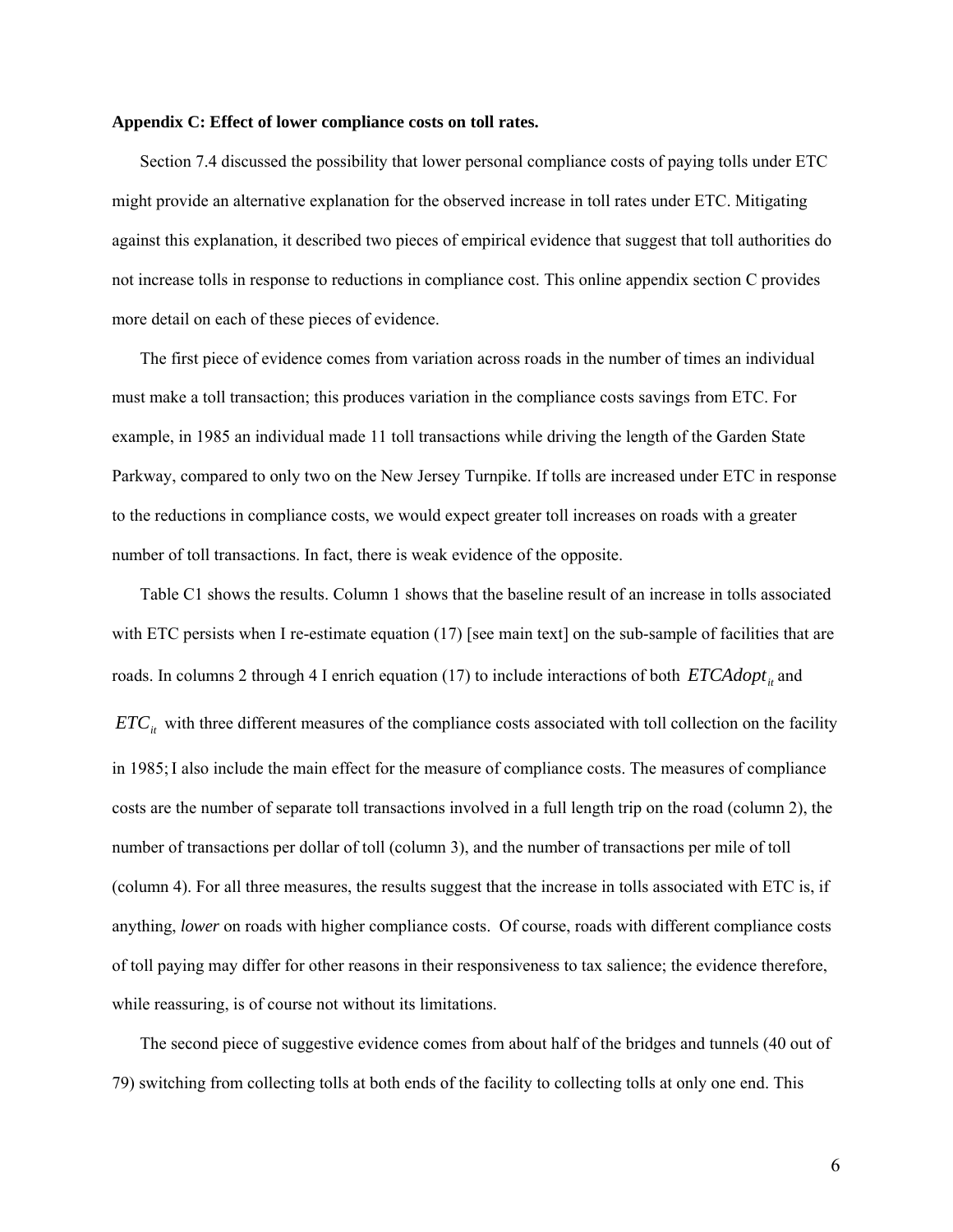switch occurred at different times for different facilities (see Finkelstein [2007] for more detail on the timing of these switches). Table C2 shows the impact on tolls. Column 1 shows the baseline results limited to the sub-sample of facilities that are bridges and tunnels. In column 2, I add an additional right hand side indicator variable for whether it is the year in which the facility switched from two-way to oneway tolling (*OneWayAdopt*<sub>it</sub>).<sup>5</sup> Unlike ETC whose use diffuses over time and whose effects on toll rates is therefore expected to occur incrementally over time, the switch to one-way tolling is instantaneous, and therefore any effect on toll rates might also be expected to be instantaneous. The coefficient on *OneWayAdopt*<sub>it</sub> is 0.041 (s.e. = 0.035) which suggests that the change from both-way to one-way tolling is associated with a statistically insignificant 4.1 percent increase in tolls. By contrast, the coefficients on *ETCAdopt<sub>it</sub>* and *ETC<sub>it</sub>* in column 2 together imply that after ETC has diffused to its steady state level, it is associated with a statistically significant increase in toll rates of 36 percent ( $\sim$ exp( $\beta_{ETCAdot}$ +  $14*β<sub>ΔETC</sub>)$ ). I can reject that the implied steady state effect of ETC is the same as that from the switch to one-way tolling at the 90% confidence level.

To allow for possible lags in the effect of a change to one-way tolling – and to make the specification of the effect of this change identical to that used to gauge the effects of ETC – in column 3 I add an indicator variable for whether the facility switched to one way tolling that year or a previous year (*OneWay<sub>it</sub>*). The coefficient on *OneWay<sub>it</sub>* is statistically insignificant while the (corresponding) coefficient on  $ETC<sub>it</sub>$  is unaffected in magnitude or statistical significance; I do not, however, have enough power to reject that the coefficients on  $ETC_{it}$  and  $OneWay_{it}$  are statistically distinguishable.

 $\overline{a}$ 

 $<sup>5</sup>$  Recall that the tolls on bridges and tunnels are defined as the tolls on a round trip, so that there is no mechanical</sup> effect on tolls from changing from two-way to one-way tolling.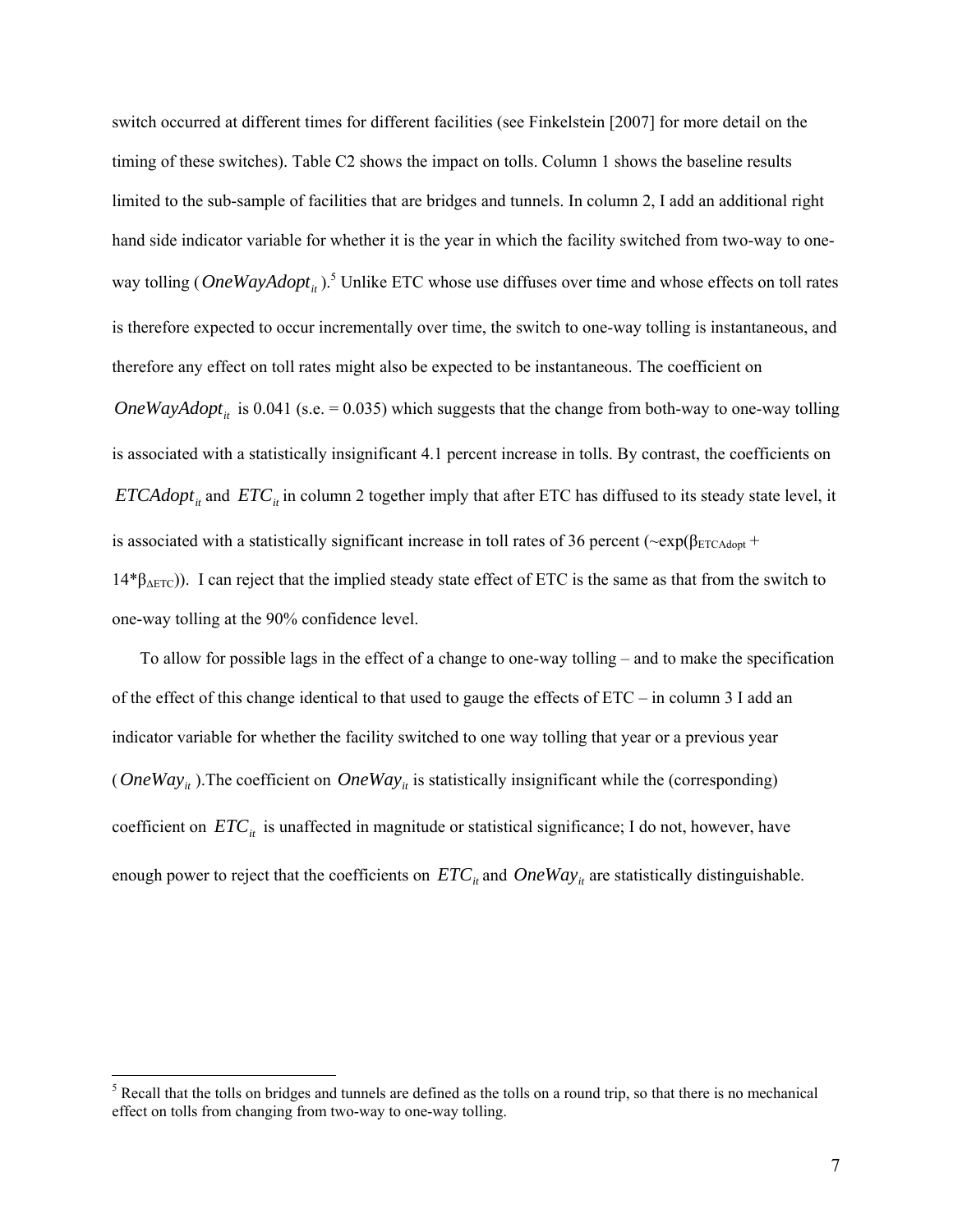|                                  | <b>Entire Sample</b> | <b>ETC</b> Drivers | Cash Drivers | Difference btwn ETC |
|----------------------------------|----------------------|--------------------|--------------|---------------------|
|                                  |                      |                    |              | and Cash Drivers    |
|                                  | (1)                  | (2)                | (3)          | (4)                 |
| Average Age                      | 46.7                 | 45.3               | 47.3         | $-2.00$             |
|                                  | (12.01)              | (11.4)             | (12.3)       | (1.74)              |
|                                  |                      |                    |              |                     |
| <b>Fraction Male</b>             | 0.581                | 0.567              | 0.587        | $-0.020$            |
|                                  | (0.495)              | (0.500)            | (0.494)      | (0.074)             |
|                                  |                      |                    |              |                     |
| Fraction "usually pay toll       | 0.169                | 0.265              | 0.124        | $0.141**$           |
| on commute to work"              | (0.376)              | (0.444)            | (0.331)      | (0.060)             |
|                                  |                      |                    |              |                     |
| Average median hh                | \$56,865             | \$62,199           | \$54,368     | \$7,830**           |
| income of zip code               | (21, 110)            | $(\$25,312)$       | (\$18,400)   | (3, 473)            |
|                                  |                      |                    |              |                     |
| Avg Retail Price of Car          | \$11,310             | \$13,357           | \$10,302     | $$3,055***$         |
|                                  | (6,600)              | (7,222)            | (6,050)      | (1,054)             |
|                                  |                      |                    |              |                     |
| Fraction Highest Degree Received |                      |                    |              |                     |
| HS Degree or Less                | 0.201                | 0.176              | 0.212        | $-0.036$            |
|                                  | (0.402)              | (0.384)            | (0.410)      | (0.058)             |
| College Degree                   | 0.509                | 0.441              | 0.541        | $-0.100$            |
|                                  | (0.501)              | (0.500)            | (0.500)      | (0.073)             |
| Post-College Degree              | 0.290                | 0.382              | 0.247        | $0.136**$           |
|                                  | (0.455)              | (0.490)            | (0.433)      | (0.069)             |
|                                  |                      |                    |              |                     |
| Average cash toll for drive      | \$1.14               | \$1.09             | \$1.16       | $-0.070$            |
|                                  | (\$1.05)             | $(\$0.905)$        | (\$1.11)     | (0.143)             |
|                                  |                      |                    |              |                     |
| Fraction from MA                 | 0.682                | 0.765              | 0.644        | $0.121*$            |
|                                  | (0.466)              | (0.424)            | (0.479)      | (0.065)             |
|                                  |                      |                    |              |                     |
| N                                | 214                  | 68                 | 146          |                     |

Notes: Standard deviations are in parentheses, except in column 4 where robust standard errors are reported instead. In column 4, \*\*\*, \*\*, \* denote statistical significance at the 1%, 5% and 10% levels respectively.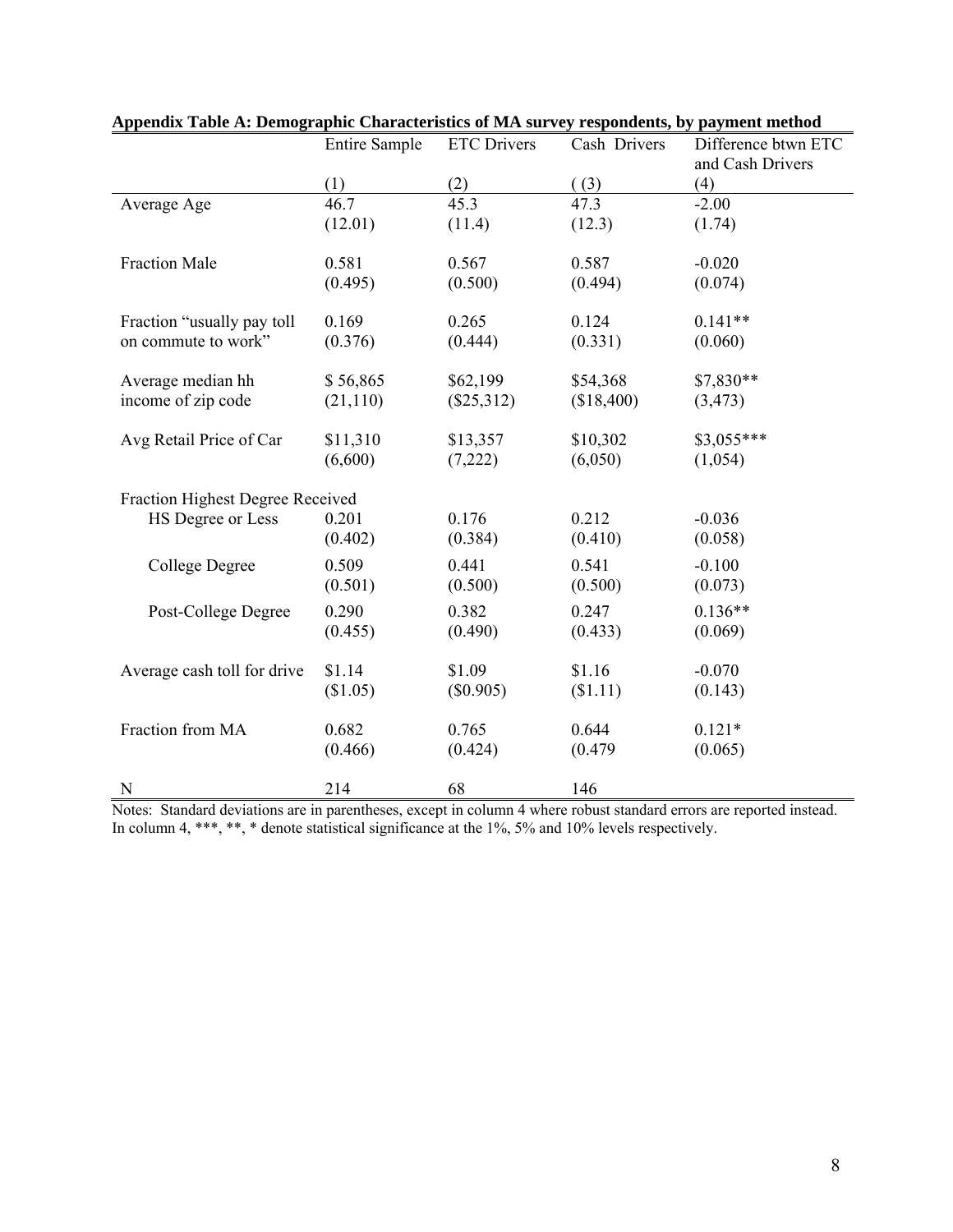| <b>State</b> | <b>Operating Authority</b>                        | <b>Facility</b>                      | Year        | <b>Toll data</b> | <b>Traffic Data</b> | <b>Revenue</b> | <b>ETC</b>                | <b>ETC</b>               |
|--------------|---------------------------------------------------|--------------------------------------|-------------|------------------|---------------------|----------------|---------------------------|--------------------------|
|              |                                                   |                                      | First       | start            |                     | Data           | start                     | <b>Penetration</b>       |
|              |                                                   |                                      | <b>Toll</b> | date             |                     |                | date                      | Data                     |
| CA           | California Transportation                         | Antioch Bridge                       | 1926        | 1950             | 1993-2004           | 1993-2004      | 2001                      | 2002-2005                |
|              | Commission                                        | Bay Bridge                           | 1936        | 1950             | 1993-2004           | 1993-2004      | 2001                      | 2002-2005                |
|              |                                                   | <b>Benicia-Martinez Bridge</b>       | 1962        | 1962             | 1993-2004           | 1993-2004      | 2001                      | 2002-2005                |
|              |                                                   | Carquinez Bridge                     | 1927        | 1950             | 1993-2004           | 1993-2004      | 2001                      | 2002-2005                |
|              |                                                   | Coronado Bridge                      | 1969        | 1969             |                     |                | ω.                        |                          |
|              |                                                   | Dumbarton Bridge                     | 1927        | 1959             | 1993-2004           | 1993-2004      | 2001                      | 2002-2005                |
|              |                                                   | Richmond San Rafael Bridge           | 1956        | 1956             | 1993-2004           | 1993-2004      | 2001                      | 2002-2005                |
|              |                                                   | San Mateo Bridge                     | 1929        | 1959             | 1993-2004           | 1993-2004      | 2001                      | 2002-2005                |
|              |                                                   | Vincent Thomas Bridge                | 1963        | 1963             |                     |                | $\overline{\phantom{a}}$  | $\overline{\phantom{a}}$ |
|              | City of Oceanside                                 | Murray Road Toll Bridge              | 1984        | 1984             |                     |                | $\overline{\phantom{a}}$  | $-$                      |
|              | Golden Gate Bridge and<br><b>Highway District</b> | Golden Gate Bridge                   | 1937        | 1950             | 1974-2004           |                | 2000                      | 2001-2005                |
| DE           | <b>Delaware Transportation</b>                    | John F. Kennedy Memorial Highway (I- | 1963        | 1963             | 1963-2005           | $1963 - 2005$  | 1998                      | 1999-2005                |
|              | Authority                                         | 95) -- Delaware                      |             |                  |                     |                |                           |                          |
|              | Delaware River and Bay                            | Delaware Memorial Bridge             |             | 1970             |                     |                | 2001                      | $2002 - 2005$            |
|              | Authority                                         |                                      |             |                  |                     |                |                           |                          |
| FL           | City of Treasure Island                           | <b>Treasure Island Causeway</b>      |             | 1950             | 1971-2005           | 1996-2005      | $\mathbb{L}^{\mathbb{L}}$ |                          |
|              | Florida Department of                             | <b>Bee Line East Expressway</b>      | 1974        | 1974             | 1994-2005           |                | 2001                      | $2004 - 2005$            |
|              | Transportation                                    | Everglades Parkway (Alligator Alley) | 1969        | 1969             | 1994-2005           |                | 1999                      | $2003 - 2005$            |
|              |                                                   | Navarre Bridge                       | 1961        | 1961             | 1994-2005           |                | 2000                      |                          |
|              |                                                   | Pinellas Bayway System               | 1962        | 1962             | 1994-2005           |                | 2000                      | $2003 - 2005$            |
|              |                                                   | Selmon Crosstown Expressway          | 1976        | 1976             | 1994-2005           |                | 2000                      | $2003 - 2005$            |
|              |                                                   | Sunshine Skyway Bridge               | 1954        | 1954             | 1994-2005           |                | 2000                      | $2003 - 2005$            |
|              | Lee County                                        | Lee County Toll Bridges -- Sanibel   | 1963        | 1963             | 1965-1978           |                | 1987                      | 2001-2005                |
|              |                                                   | <b>Bridge and Causeway</b>           |             |                  | 1980-1998           |                |                           |                          |
|              |                                                   |                                      |             |                  | 2000-2005           |                |                           |                          |
|              | Monroe County                                     | Card Sound Toll Bridge               | 1965        | 1965             |                     | 1991-2005      | ц.                        |                          |
|              | Town of Bay Harbor                                | <b>Broad Causeway</b>                | 1951        | 1951             | 1952-2004           | 1952-2004      | 1989                      | 2001-2005                |
|              | Islands                                           |                                      |             |                  |                     |                |                           |                          |
| GA           | Georgia State Tollway<br>Authority                | <b>Torras Causeway</b>               | 1981        | 1981             |                     |                | $-$                       | $-$                      |
| IL           | City of Chicago                                   | Calumet Skyway Toll Bridge (Chicago  | 1959        | 1959             | 1983-2003           | 1983-2003      | 2005                      | $\overline{a}$           |
|              |                                                   | Skyway)                              |             |                  |                     |                |                           |                          |

# **Appendix Table B1: Facilities in Sample and the Data Available for them**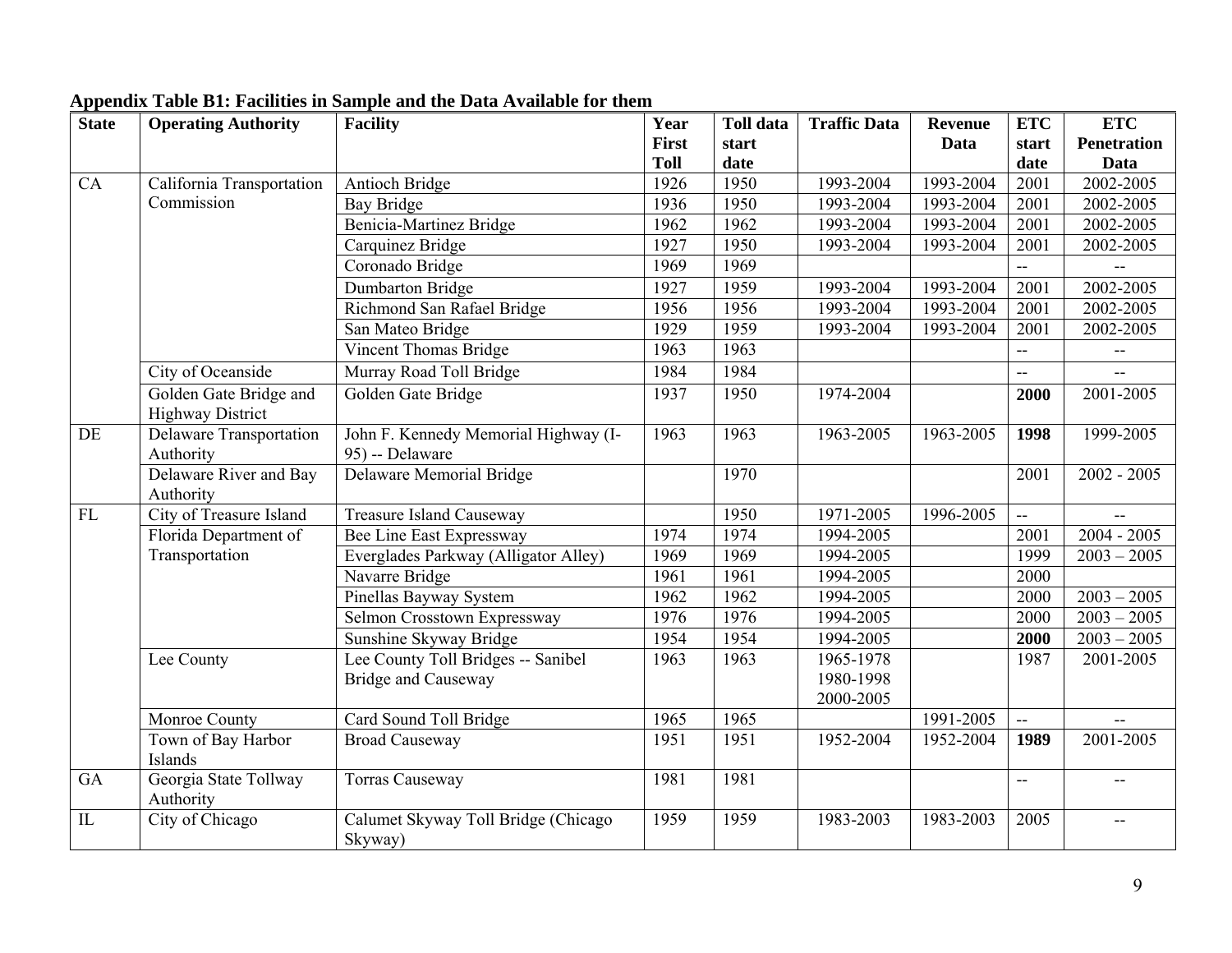|           | City of Rock Island          | Rock Island Centennial Bridge    | 1940 | 1950 | 1971, 1973,            |           | $-$                      |                          |
|-----------|------------------------------|----------------------------------|------|------|------------------------|-----------|--------------------------|--------------------------|
|           |                              |                                  |      |      | 1975, 1977,            |           |                          |                          |
|           |                              |                                  |      |      | 1979, 1981,            |           |                          |                          |
|           |                              |                                  |      |      | 1983, 1985             |           |                          |                          |
|           |                              |                                  |      |      | 1987-1995              |           |                          |                          |
|           |                              |                                  |      |      | 1999, 2001,            |           |                          |                          |
|           |                              |                                  |      |      | 2003, 2005             |           |                          |                          |
|           | Illinois State Toll          | Northwest Tollway                | 1958 | 1959 |                        |           | 1993                     | 1998-2005                |
|           | <b>Highway Authority</b>     | Ronald Reagan Memorial Tollway   | 1958 | 1959 |                        |           | 1993                     | 1998-2005                |
|           |                              | Tri-State Tollway                | 1958 | 1959 |                        |           | 1993                     | 1998-2005                |
| IN        | Indiana Toll Finance         | Indiana Toll Road                | 1956 | 1956 | 1957-2004              | 1957-2004 | $\overline{a}$           | $\overline{\phantom{m}}$ |
|           | Authority                    | Wabash Memorial Toll Bridge      | 1956 | 1956 | 1977-1981<br>1983-2004 | 1957-2004 | $\mathbf{u}$             |                          |
| <b>KS</b> | Kansas Turnpike<br>Authority | Kansas Turnpike System           | 1956 | 1956 | 1956-2005              | 1956-2005 | 1995                     | 1995-2005                |
| <b>KY</b> | The Turnpike Authority       | Audubon Parkway                  | 1970 | 1970 |                        | 1972-2005 | $\mathbb{L}^{\perp}$     | $\mathbf{u}$             |
|           | of Kentucky                  | <b>Bluegrass Parkway</b>         | 1965 | 1965 |                        |           | $\overline{\phantom{a}}$ | $- -$                    |
|           |                              | <b>Cumberland Parkway</b>        | 1973 | 1973 |                        | 1974-2004 | $\sim$                   | $\overline{a}$           |
|           |                              | Daniel Boone Parkway             | 1971 | 1971 |                        | 1973-2004 | $\mathbb{L}^{\perp}$     | --                       |
|           |                              | Jackson Purchase Parkway         | 1968 | 1968 |                        |           | $\mathbf{u}$             | $\overline{\phantom{a}}$ |
|           |                              | Pennyrile Parkway                | 1969 | 1969 |                        |           | $\mathbf{u}$             | $\overline{\phantom{a}}$ |
|           |                              | Western Kentucky Parkway         | 1963 | 1963 |                        |           | $\overline{\phantom{a}}$ | н.                       |
|           |                              | William H Natcher Parkway        | 1972 | 1972 |                        | 1974-2005 | ω.                       |                          |
| MA        | Massachusetts Turnpike       | Massachusetts Turnpike           | 1957 | 1980 |                        |           | 1998                     | 1998-2005                |
|           | Authority                    | <b>Sumner Tunnel</b>             | 1934 | 1934 | 1966-1998              |           | 1998                     | 1998-2005                |
| MD        | Maryland Transportation      | Chesapeake Bay Bridge            | 1952 | 1952 | 1969-1992              |           | 2001                     | 2002-2005                |
|           | Authority                    |                                  |      |      | 2000-2005              |           |                          |                          |
|           |                              | Fort McHenry Tunnel              | 1985 | 1985 | 1986-1992              |           | 1999                     | 2000-2005                |
|           |                              |                                  |      |      | 2000-2005              |           |                          |                          |
|           |                              | John F. Kennedy Memorial Highway | 1963 | 1963 | 1969-1992              |           | 2001                     | 2002-2005                |
|           |                              |                                  |      |      | 2000-2005              |           |                          |                          |
|           |                              | Key Bridge                       | 1977 | 1977 | 1978                   |           | 1999                     | 2001-2005                |
|           |                              |                                  |      |      | 1980-1992              |           |                          |                          |
|           |                              |                                  |      |      | 2000-2005              |           |                          |                          |
|           |                              | Patapsco Tunnel                  | 1957 | 1957 | 1969-1978              |           | 1999                     | 2000-2005                |
|           |                              |                                  |      |      | 1980-1992              |           |                          |                          |
|           |                              |                                  |      |      | 2001-2005              |           |                          |                          |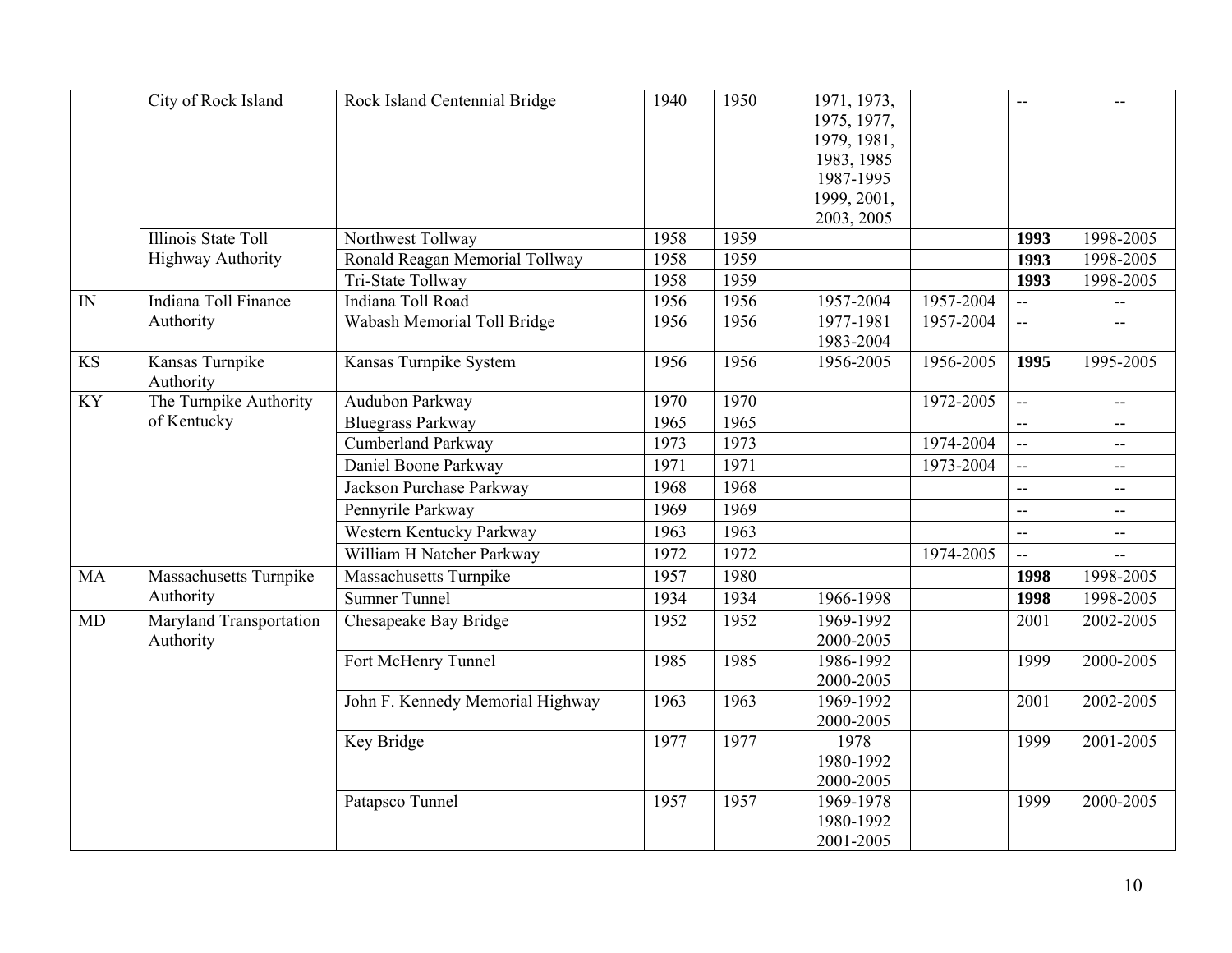|                        |                                    | Potamac River Bridge             | 1940 | 1950 | 1969-1978<br>1980-1992 |           | 2001      | 2002-2005                |
|------------------------|------------------------------------|----------------------------------|------|------|------------------------|-----------|-----------|--------------------------|
|                        |                                    |                                  |      |      | 2000-2005              |           |           |                          |
|                        |                                    | Susquehanna River Bridge         | 1940 | 1950 | 1969-1978              |           | 2002      | 2002-2005                |
|                        |                                    |                                  |      |      | 1980-1992              |           |           |                          |
|                        |                                    |                                  |      |      | 2000-2005              |           |           |                          |
| <b>ME</b>              | Maine Turnpike<br>Authority        | Maine Turnpike                   | 1947 | 1950 | 1980-2000              |           | 1997      | 2000, 2002,<br>2005      |
| MI                     | Mackinac Bridge<br>Authority       | Mackinac Bridge                  | 1957 | 1957 | 1957-2005              |           | 2001      | 2001-2005                |
| $\overline{\text{NH}}$ | New Hampshire                      | <b>Blue Star Turnpike</b>        | 1950 | 1950 | 1950-2004              | 1950-2004 | 2005      | 2005                     |
|                        | Department of Public               | Central Turnpike                 | 1955 | 1955 | 1955-2004              | 1955-2004 | 2005      | 2005                     |
|                        | Works and Highways                 | <b>Spaulding Turnpike</b>        | 1956 | 1956 | 1956-2004              | 1956-2004 | 2005      | 2005                     |
| NJ                     | <b>Burlington County</b>           | <b>Burlington-Bristol Bridge</b> | 1929 | 1950 |                        |           | 2003      | 2004-2005                |
|                        | <b>Bridge Commission</b>           | Tacony-Palmyra Bridge            | 1929 | 1950 |                        |           | 2003      | 2004-2005                |
|                        | Cape May Bridge                    | Corsons Inlet Bridge             | 1948 | 1950 |                        |           | <b>NA</b> | $\overline{a}$           |
|                        | Commission                         | <b>Grassy Sound Bridge</b>       | 1940 | 1950 |                        |           | <b>NA</b> | $- -$                    |
|                        |                                    | Middle Thorofare Bridge          | 1940 | 1950 |                        |           | NA        | $- -$                    |
|                        |                                    | Ocean City Longport Bridge       | 1946 | 1950 |                        |           | <b>NA</b> | $\overline{\phantom{a}}$ |
|                        |                                    | Townsends Inlet Bridge           | 1941 | 1950 |                        |           | NA        |                          |
|                        | New Jersey Highway<br>Authority    | Garden State Parkway             | 1954 | 1954 | 1955 - 2004            |           | 1999      | 2001-2005                |
|                        | New Jersey Turnpike<br>Authority   | New Jersey Turnpike <sup>^</sup> | 1951 | 1967 | 1967-2003              |           | 2000      | 2001-2005                |
|                        | New Jersey Expressway<br>Authority | <b>Atlantic City Expressway</b>  | 1965 | 1965 | 1965-2004              | 1965-2004 | 1998      | 1998-2004                |
| <b>NJPA</b>            | Delaware River Joint Toll          | Easton-Phillipsburg Bridge       |      | 1983 |                        |           | 2002      | 2003-2005                |
|                        | <b>Bridge Commission</b>           | Interstate 80 Delaware Water Gap |      | 1983 |                        |           | 2002      | 2003-2005                |
|                        |                                    | Milford-Montague Bridge          |      | 1983 |                        |           | 2002      | 2003-2005                |
|                        |                                    | New Hope-Lambertville Bridge     |      | 1983 |                        |           | 2002      | 2003-2005                |
|                        |                                    | Portland-Columbia Bridge         |      | 1983 |                        |           | 2002      | 2003-2005                |
|                        |                                    | Trenton-Morrisville Bridge       |      | 1983 |                        |           | 2002      | 2003-2005                |
|                        | <b>Delaware River Port</b>         | Ben Franklin Bridge              | 1926 | 1950 | $1993 - 2005$          |           | 1999      | 2000-2005                |
|                        | Authority                          | <b>Betsy Ross Bridge</b>         | 1976 | 1976 | 1993-2005              |           | 1999      | 2000-2005                |
|                        |                                    | Commodore Barry Bridge           | 1974 | 1974 | 1993-2005              |           | 1999      | 2000-2005                |
|                        |                                    | Walt Whitman Bridge              | 1957 | 1957 | 1993-2005              |           | 1999      | 2000-2005                |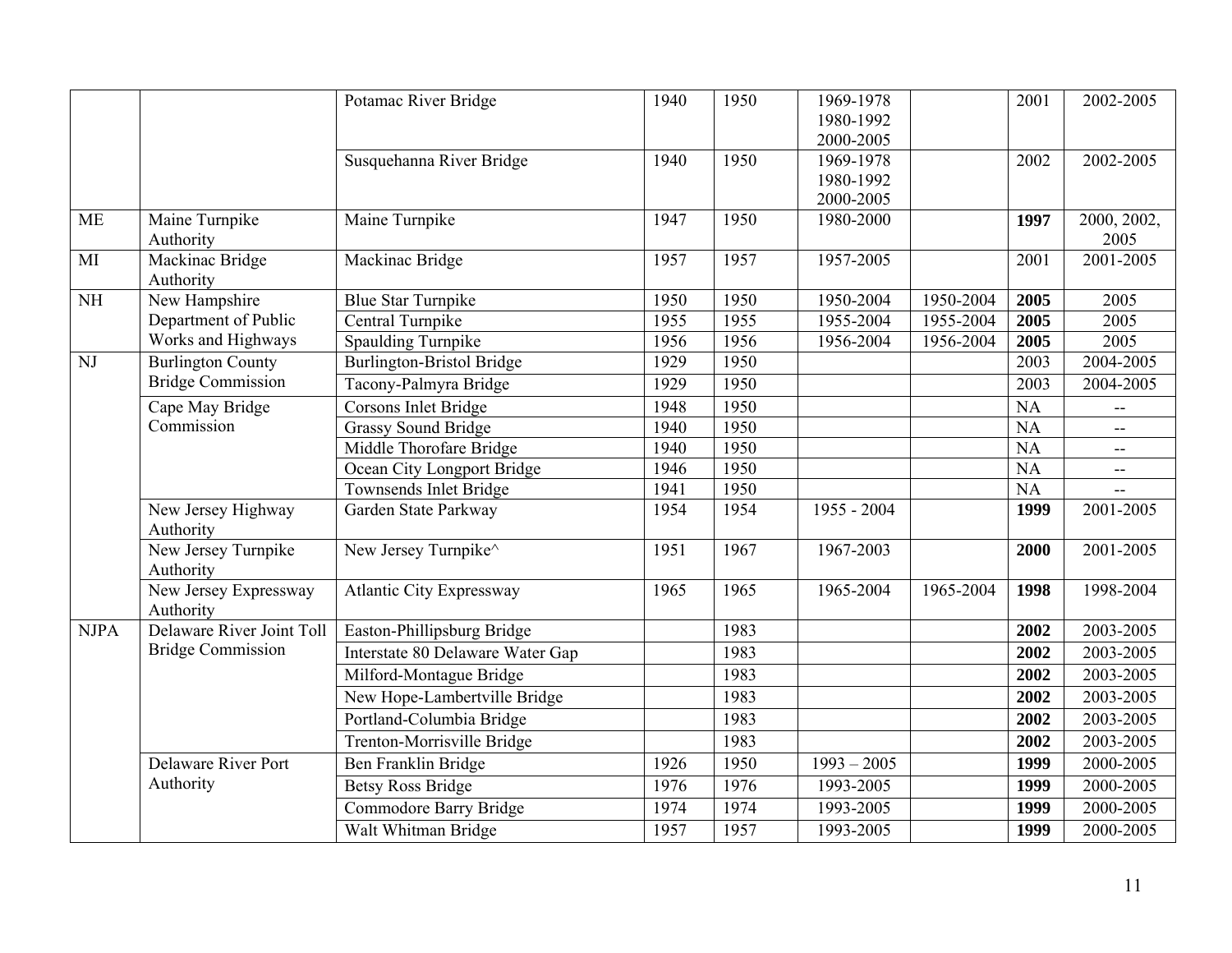| <b>NY</b>   | Buffalo and Ft. Erie<br>Public Bridge Authority | Peace Bridge                                        | 1927 | 1956 | 1995-2004                                        | 1995-2004 | 2002           | 2002-2004                                     |
|-------------|-------------------------------------------------|-----------------------------------------------------|------|------|--------------------------------------------------|-----------|----------------|-----------------------------------------------|
|             | Nassau County Bridge<br>Authority               | <b>Atlantic Beach Bridge</b>                        |      | 1967 |                                                  |           | ΞĒ,            | $\overline{\phantom{m}}$                      |
|             | New York State Bridge                           | Bear Mountain Bridge                                | 1940 | 1950 |                                                  |           | 1998           | '98, '02, '05                                 |
|             | Authority                                       | Kingston-Rhinecliff Bridge                          | 1957 | 1957 |                                                  |           | 1998           | '98, '02, '05                                 |
|             |                                                 | Mid-Hudson Bridge                                   | 1933 | 1950 |                                                  |           | 1998           | '98, '02, '05                                 |
|             |                                                 | Newburgh-Beacon Bridge                              | 1963 | 1963 |                                                  |           | 1998           | '98, '02, '05                                 |
|             |                                                 | Rip Van Winkle Bridge                               | 1935 | 1950 |                                                  |           | 1998           | 98, 02, 05                                    |
|             | New York State Thruway                          | New York State Thruway <sup>^</sup>                 | 1954 | 1954 | 1970-2004                                        | 1970-2004 | 1993           | 1993-2005                                     |
|             | Authority                                       | Tappan Zee Bridge                                   | 1955 | 1955 | 1956-1961<br>1963-1964<br>1969-1970<br>1972-2004 | 1956-2004 | 1993           | 1999-2005                                     |
|             | Niagara Falls Bridge                            | Lewiston-Queenston Bridge                           | 1962 | 1969 |                                                  |           | uu             | $\mathord{\hspace{1pt}\text{--}\hspace{1pt}}$ |
|             | Commission                                      | Rainbow Bridge                                      | 1941 | 1969 |                                                  |           | $\overline{a}$ | $\overline{a}$                                |
|             |                                                 | Whirlpool Bridge                                    | 1959 | 1969 |                                                  |           | $\overline{a}$ | $\overline{\phantom{a}}$                      |
|             | Ogdensburg Bridge and<br>Port Authority         | Ogdensburg-Prescott Bridge                          | 1960 | 1960 |                                                  |           | $\overline{a}$ |                                               |
|             | Thousand Islands Bridge<br>Authority            | <b>Thousand Island Bridges</b>                      | 1938 | 1950 | 1950-2005                                        | 1950-2005 | $\mathbb{Z}^2$ | $\mathbf{u}$                                  |
|             | Triborough Bridge and                           | <b>Bronx-Whitestone Bridge</b>                      | 1939 | 1969 | 1969-2004                                        | 1969-2004 | 1996           | 1996-2004                                     |
|             | <b>Tunnel Authority</b>                         | <b>Brooklyn-Battery Tunnel</b>                      | 1950 | 1969 | 1969-2004                                        | 1969-2004 | 1996           | 1996-2004                                     |
|             |                                                 | Cross Bay Veterans Memorial Bridge                  | 1939 | 1969 | 1969-2004                                        | 1969-2004 | 1996           | 1996-2004                                     |
|             |                                                 | Henry Hudson Bridge                                 | 1936 | 1969 | 1969-2004                                        | 1969-2004 | 1996           | 1996-2004                                     |
|             |                                                 | Marine Parkway-Gil Hodges Memorial<br><b>Bridge</b> | 1937 | 1969 | 1969-2004                                        | 1969-2004 | 1996           | 1996-2004                                     |
|             |                                                 | <b>Queens Midtown Tunnel</b>                        | 1940 | 1969 | 1969-2004                                        | 1969-2004 | 1996           | 1996-2004                                     |
|             |                                                 | <b>Throgs Neck Bridge</b>                           | 1961 | 1969 | 1969-2004                                        | 1969-2004 | 1996           | 1996-2004                                     |
|             |                                                 | Triborough Bridge                                   | 1936 | 1969 | 1969-2004                                        | 1969-2004 | 1996           | 1996-2004                                     |
|             |                                                 | Verrazano Narrows Bridge                            | 1964 | 1969 | 1969-2004                                        | 1969-2004 | 1995           | 1995-2004                                     |
| <b>NYNJ</b> | Port Authority of New                           | <b>Bayonne Bridge</b>                               | 1931 | 1950 | 1950-2004                                        |           | 1997           | 2005                                          |
|             | York and New Jersey                             | George Washington Bridge                            | 1931 | 1950 | 1950-2004                                        |           | 1997           | 2005                                          |
|             |                                                 | <b>Goethals Bridge</b>                              | 1928 | 1950 | 1950-2004                                        |           | 1997           | 2005                                          |
|             |                                                 | <b>Holland Tunnel</b>                               | 1927 | 1950 | 1950-2004                                        |           | 1997           | 2005                                          |
|             |                                                 | <b>Lincoln Tunnel</b>                               | 1937 | 1950 | 1950-2004                                        |           | 1997           | 2005                                          |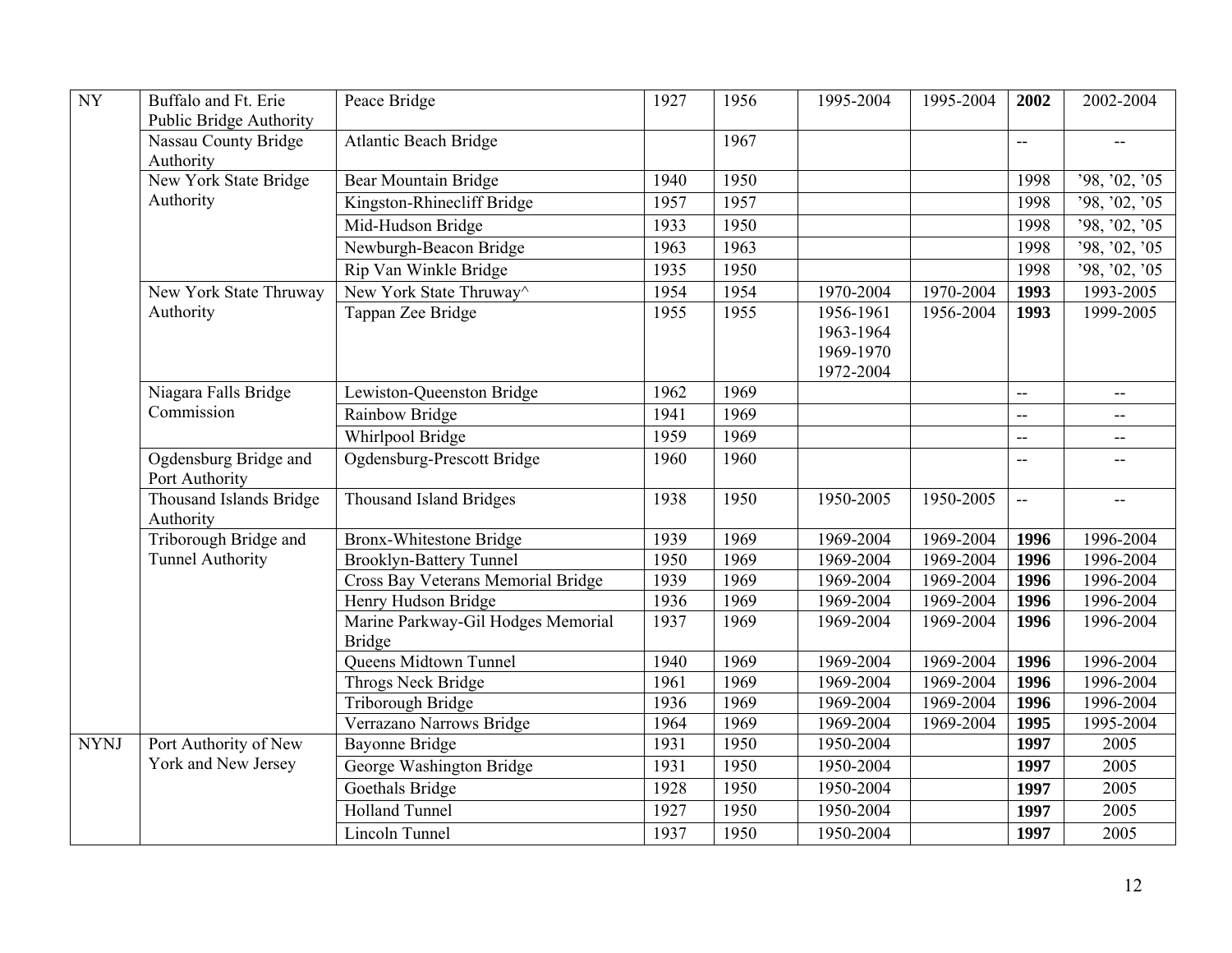|           |                                     | <b>Outerbridge Crossing</b>      | 1928 | 1950 | 1950-2004 |           | 1997           | 2005                     |
|-----------|-------------------------------------|----------------------------------|------|------|-----------|-----------|----------------|--------------------------|
| OH        | Ohio Turnpike<br>Commission         | Ohio Turnpike                    | 1955 | 1955 | 1961-2004 | 1961-2004 | --             |                          |
| OK        | Oklahoma Transportation             | Cimarron Turnpike                | 1975 | 1975 | 1982-2005 | 1975-2005 | 1991           | 1991-2005                |
|           | Authority                           | H.E. Bailey Turnpike             | 1964 | 1964 | 1982-2005 | 1964-2005 | 1991           | 1991-2005                |
|           |                                     | <b>Indian Nation Turnpike</b>    | 1966 | 1966 | 1982-2005 | 1966-2005 | 1991           | 1991-2005                |
|           |                                     | Muskogee Turnpike                | 1969 | 1969 | 1982-2005 | 1969-2005 | 1991           | 1991-2005                |
|           |                                     | Turner Turnpike                  | 1953 | 1953 | 1982-2005 | 1982-2005 | 1991           | 1991-2005                |
|           |                                     | Will Rogers Turnpike             | 1957 | 1957 | 1982-2005 | 1957-2005 | 1991           | 1991-2005                |
| <b>OR</b> | Oregon State Highway<br>Div.        | Astoria-Pt. Ellice Bridge        | 1966 | 1966 |           |           | --             |                          |
|           | Port of Cascade Locks<br>Commission | Cascade Locks Bridge             | 1926 | 1950 |           |           | $- -$          |                          |
|           | Port of Hood River<br>Commission    | Hood River-White Salmon Bridge   | 1924 | 1950 | 1994-2005 | 1994-2005 | $-$            |                          |
| PA        | Pennsylvania Turnpike<br>Commission | Pennsylvania Turnpike^           | 1940 | 1950 | 1950-2005 |           | 2000           |                          |
| RI        | RI Turnpike & Bridge                | Jamestown-Newport Bridge         | 1969 | 1969 |           |           | $-$            | --                       |
|           | Authority                           | Mt. Hope Bridge                  | 1955 | 1955 |           |           | $\overline{a}$ | $-$                      |
| <b>VA</b> | Richmond Metropolitan               | <b>Boulevard Bridge</b>          | 1969 | 1969 | 1972-2004 |           | 1999           | 2000-2005                |
|           | Authority                           | Downtown Expressway              | 1976 | 1976 | 1976-2004 |           | 1999           | 2000-2005                |
|           |                                     | Powhite Parkway                  | 1973 | 1973 | 1973-2004 |           | 1999           | 2000-2005                |
|           | VA Department of                    | Norfolk-Virginia Beach Toll Road | 1967 | 1967 |           |           | --             | $\overline{\phantom{a}}$ |
|           | Highways                            | Dulles Toll Road                 | 1984 | 1984 | 1985-2005 |           | 1996           | 2000-2005                |
| <b>WV</b> | City of Parkersburg                 | Parkersburg Bridge               | 1955 | 1974 |           |           | --             |                          |
|           | WV Turnpike<br>Commission           | West Virginia Turnpike           | 1954 | 1954 | 1991-2005 |           | 2000           |                          |

Notes: Blank cells indicate missing data. All toll data go through 2005. "ETC start date" is coded "--" to indicate "not applicable" if facility never instated ETC and is **bolded** if the facility ever offered a discounted rate to ETC users. Toll, Traffic and Revenue data denote the years after 1950 for which we have these data. "ETC Penetration" records years in which a facility has ETC for which we have ETC Penetration data; it is coded "--" to indicate "not applicable" for facilities that did not adopt ETC by 2005. "Year first toll" is missing for the few facilities for which I was not able to obtain this information. ^ denotes that this road has multiple branches; for the purposes of this study, we defined the road as the mainline branch (where relevant) or the longest possible path from the end of one branch to the end of another. Operating Authority names are based on the Operating Authority that controlled the facility in 1985, according to the U.S. Department of Transportation (1985, 1986).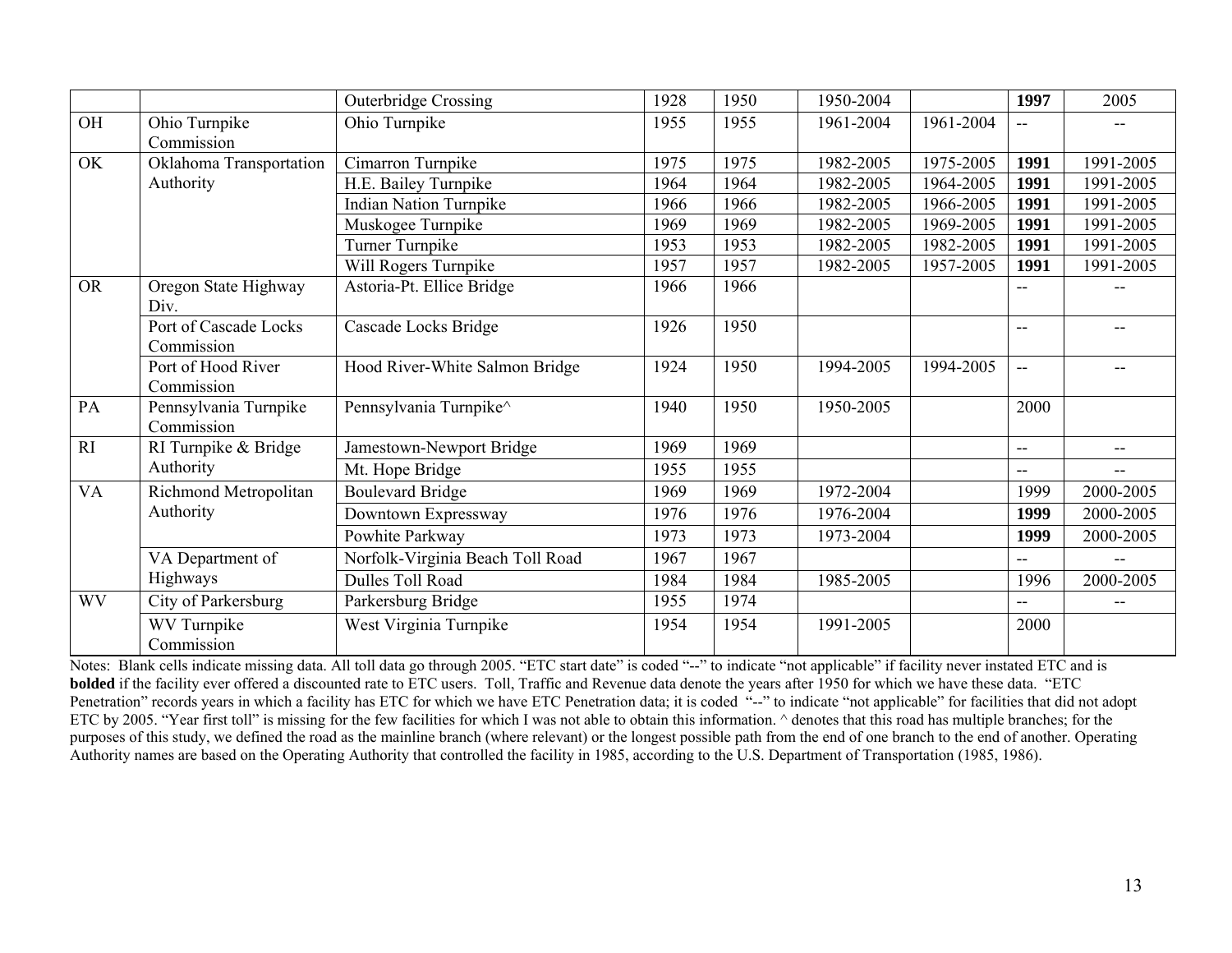| <b>State</b> | <b>Operating Authority</b>                      | <b>Facility</b>                          | <b>Toll in</b><br>2003? |
|--------------|-------------------------------------------------|------------------------------------------|-------------------------|
| CO           | City of Colorado Springs                        | Pikes Peak Toll Highway                  |                         |
| <b>CT</b>    | <b>Connecticut Department of Transportation</b> | Charter Oak Bridge                       | $\boldsymbol{0}$        |
|              |                                                 | <b>Connecticut Turnpike</b>              | $\boldsymbol{0}$        |
|              |                                                 | John Bissell Bridge                      | $\boldsymbol{0}$        |
|              |                                                 | Merritt Parkway                          | $\boldsymbol{0}$        |
|              |                                                 | Thames River Bridge                      | $\boldsymbol{0}$        |
|              |                                                 | Wilbur Cross Parkway                     | $\boldsymbol{0}$        |
|              |                                                 | William H. Putnam Bridge                 | $\boldsymbol{0}$        |
| ${\rm FL}$   | City of Clearwater                              | Clearwater Toll Bridge                   | $\boldsymbol{0}$        |
|              | Dade County Port Authority                      | Biscayne Key (Rickenbacker) Causeway     |                         |
|              |                                                 | Venetian Causeway                        |                         |
|              | Escambia County                                 | Pensacola Beach Bridge                   | 1                       |
|              | Florida Department of Transportation            | Central Florida Expressway               |                         |
|              |                                                 | Florida Turnpike System*                 |                         |
|              |                                                 | Miami-Dade County Expressways            |                         |
|              |                                                 | St. George Island (Bryant Patton) Bridge | $\boldsymbol{0}$        |
|              |                                                 | Tampa-Hillsborough County (South         | 1                       |
|              |                                                 | Crosstown) Expressway                    |                         |
|              | Jacksonville Transportation Authority           | Jacksonville Expressway System           | $\boldsymbol{0}$        |
|              | Ocean Highway and Port Authority                | <b>Buccaneer Trail Road</b>              | $\boldsymbol{0}$        |
| IA           | City of Burlington                              | MacArthur (Burlington) Bridge            | $\boldsymbol{0}$        |
|              | City of Keokuk                                  | Keokuk Municipal Bridge                  | $\boldsymbol{0}$        |
|              | Iowa Department of Transportation               | Clinton Toll Bridge                      | $\boldsymbol{0}$        |
|              |                                                 | Dubuque Toll Bridge                      | $\boldsymbol{0}$        |
|              |                                                 | Muscatine Bridge                         | $\boldsymbol{0}$        |
|              |                                                 | Savanna-Sabula Toll Bridge               | $\boldsymbol{0}$        |
| IL           | City of Chester                                 | Chester (Mississippi River) Bridge       | $\boldsymbol{0}$        |
|              | City of East St. Louis                          | Martin Luther King (Veterans Memorial)   | $\mathbf{0}$            |
|              |                                                 | <b>Bridge</b>                            |                         |
|              | City of Venice                                  | McKinley Bridge                          | $\boldsymbol{0}$        |
|              | White County Bridge Commission                  | New Harmony Bridge                       |                         |
| ${\rm IN}$   | Indiana Toll Finance Authority                  | Hawesville-Cannelton Bridge              | $\bf{0}$                |
|              | Indiana Transportation Finance Authority        | Brandenburg-Maukport Bridge              |                         |
| LA           | Greater New Orleans Expressway Commission       | Greater New Orleans Expressway           | 1                       |
| MA           | Massachusetts Port Authority                    | Maurice J. Tobin (Mystic River) Bridge   |                         |
| MI           | International Bridge Authority of MI            | Sault Sainte Marie Bridge                | 1                       |
|              | Michigan Department of Transportation           | <b>Blue Water Bridge</b>                 | 1                       |
| <b>MN</b>    | Village of Baudette                             | Baudette-Rainy River International       | $\theta$                |
|              |                                                 | <b>Bridge</b>                            |                         |
| MO           | City of Kansas City                             | <b>Broadway Bridge</b>                   | $\boldsymbol{0}$        |
|              | <b>Platte County</b>                            | Platte Purchase Bridge                   | $\boldsymbol{0}$        |
|              | Wayland Special Road District                   | St. Francisville Bridge                  |                         |
| NE           | <b>Bellevue Bridge Commission</b>               | <b>Bellevue Bridge</b>                   | 1                       |
|              | <b>Burt County Bridge Commission</b>            | Burt County Missouri River (Decatur)     | 1                       |
|              |                                                 | <b>Bridge</b>                            |                         |
| NY           | Lake Champlain Bridge Commission                | Crown Point Bridge                       | $\boldsymbol{0}$        |
|              |                                                 | Rouses Point Bridge                      | $\boldsymbol{0}$        |

**Appendix Table B2: Target facilities lacking requisite data for analysis**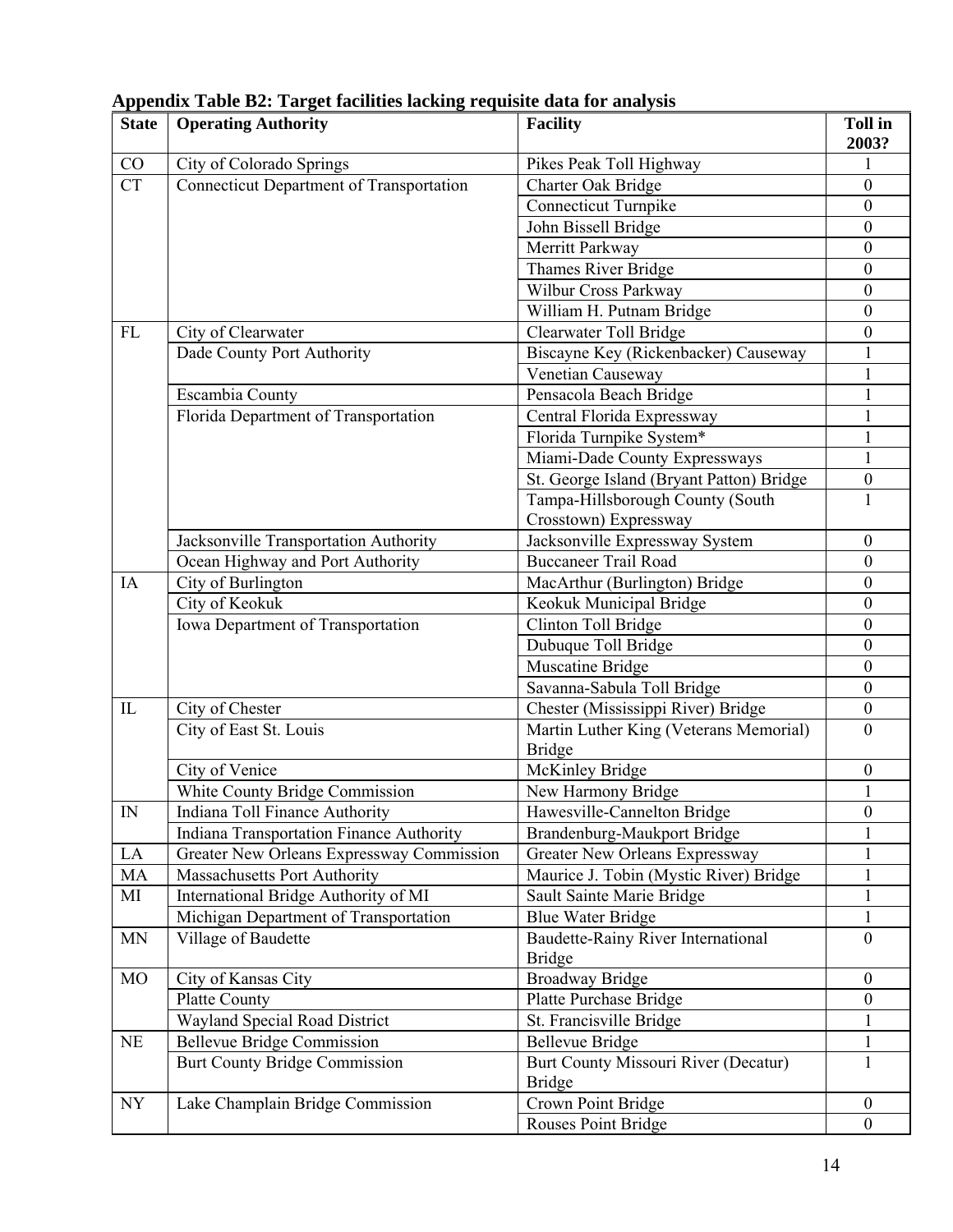| <b>TX</b> | <b>Cameron County</b>                     | <b>Cameron County International Toll</b><br><b>Bridge</b> |          |
|-----------|-------------------------------------------|-----------------------------------------------------------|----------|
|           | City of Del Rio                           | Del Rio International Bridge                              |          |
|           | City of Eagle Pass                        | Eagle Pass-Piedras Negras International<br><b>Bridge</b>  |          |
|           | City of El Paso                           | El Paso International Bridge                              | $\theta$ |
|           | City of Laredo                            | Laredo-Nuevo Laredo International<br><b>Bridge</b>        |          |
|           | City of McAllen                           | McAllen International Toll Bridge                         |          |
|           | <b>Galveston County</b>                   | San Luis Pass-Vacek Bridge                                |          |
|           | Harris County Toll Road Authority         | Harris County Toll Road                                   |          |
|           | <b>Starr County</b>                       | Roma International Toll Bridge                            |          |
|           | <b>Texas Turnpike Authority</b>           | Dallas North Tollway                                      |          |
|           |                                           | Houston Ship Channel Bridge                               | $\Omega$ |
|           |                                           | Mountain Creek Lake Bridge                                | $\Omega$ |
| VA        | Chesapeake Bay Bridge and Tunnel District | Chesapeake Bay Bridge and Tunnel<br>System                |          |
|           | City of Chesapeake                        | Jordan Bridge                                             |          |
|           | Virginia Department of Highways           | Elizabeth River Bridge and Tunnels                        | $\Omega$ |
|           |                                           | Richmond-Petersburg Turnpike                              | $\theta$ |
| WA        | Washington Toll Bridge Authority          | Maple Street Bridge                                       | $\theta$ |

Note: Last column indicates whether or not facility is still charging toll in 2003; this is based on data from U.S. Department of Transportation (2003, 2004). These were the latest available data as of August 2006. \* Denotes that facility provided dates of toll changes, but not actual toll rates.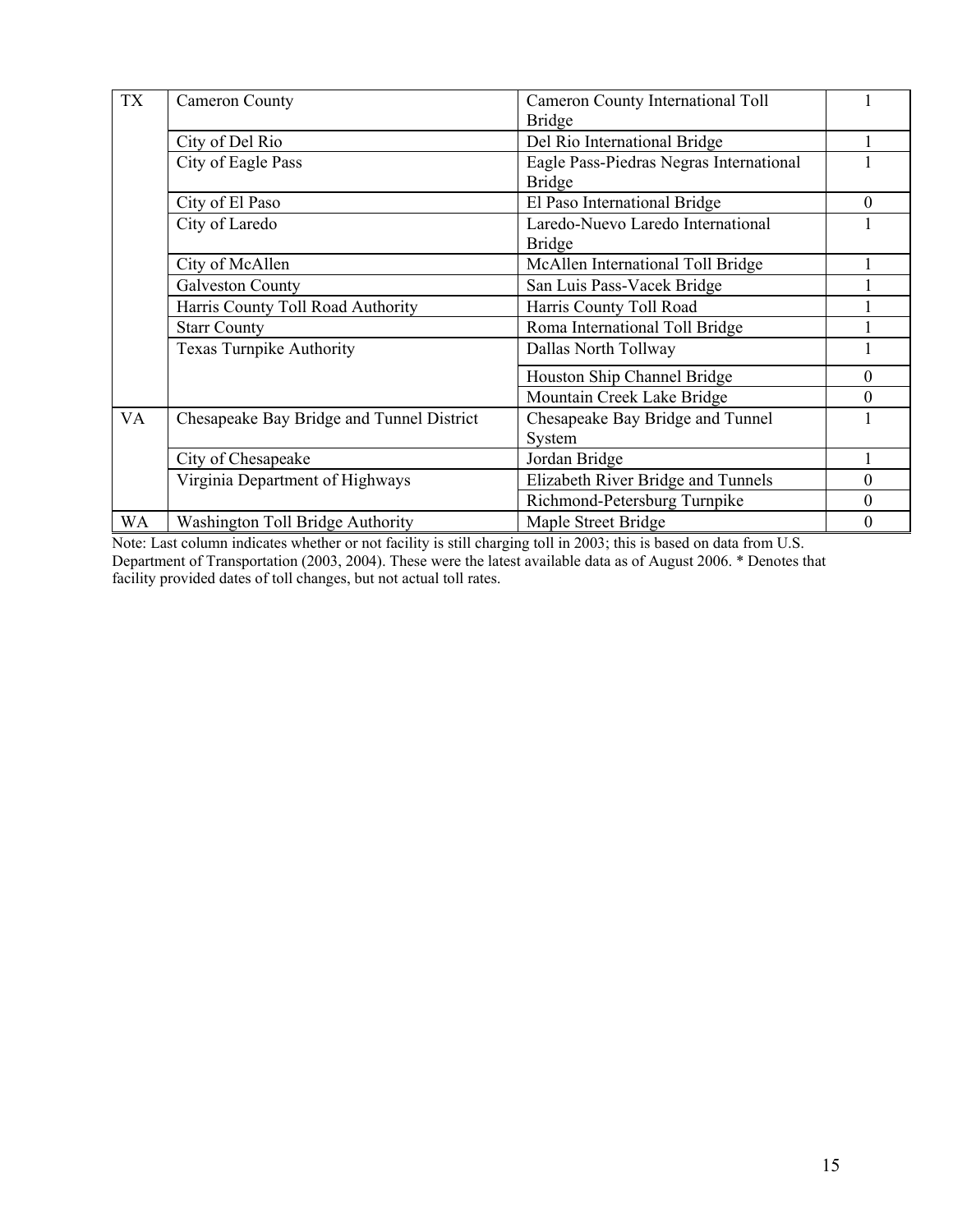| Measure of compliance costs    |          | Number of    | Number of trans-    | Number of             |
|--------------------------------|----------|--------------|---------------------|-----------------------|
|                                |          | transactions | actions per \$ toll | transactions per mile |
|                                | (1)      | (2)          | (3)                 | (4)                   |
| $ETC_{it}$                     | 0.015    | 0.023        | 0.024               | 0.029                 |
|                                | [0.008]  | (0.011)      | (0.011)             | (0.013)               |
|                                | (0.067]  | [0.043]      | [0.048]             | [0.046]               |
| $ETC_{it}$                     |          | $-0.004$     | $-0.008$            | $-0.132$              |
| *(Measure of compliance costs) |          | (0.002)      | (0.004)             | [0.047]               |
|                                |          | [0.122]      | [0.057]             | [0.013]               |
| $ETCAdopt_{it}$                | $-0.023$ | $-0.047$     | 0.016               | 0.009                 |
|                                | (0.063)  | (0.083)      | (0.044)             | (0.078)               |
|                                | [0.719]  | [0.575]      | [0.716]             | [0.905]               |
| $ETCAdopt_{it}$                |          | 0.010        | $-0.024$            | $-0.360$              |
| *(Measure of compliance costs) |          | (0.010)      | (0.025)             | (0.153)               |
|                                |          | [0.323]      | [0.340]             | [0.033]               |

|  | Table C1: The impact of ETC-induced reductions in compliance costs on toll rates |  |  |
|--|----------------------------------------------------------------------------------|--|--|
|--|----------------------------------------------------------------------------------|--|--|

Note: Table reports results from estimating variants of equation (17) by OLS. Dependent variable is the change in the log minimum toll rate. Sample is limited to roads ( $N = 1,692$ ; number of facilities = 44; number of operating authorities  $= 24$ ; number of states  $= 18$ ; mean of dependent variable  $= 0.021$ ). In addition to the covariates shown in the table, all regressions include year fixed effects and (in columns 2 through 4) the main effect for "Measure of compliance costs". ETCAdopt<sub>it</sub> is an indicator variable for whether facility *i* adopted ETC in year *t*. ETC<sub>it</sub> is an indicator variable for whether the facility has ETC; it is 1 in the year that ETC is adopted and in all subsequent years. The "Measure of compliance costs" variable is defined as of 1985 according to the definition in the column headings. In column 2 it is the number of separate toll transactions on a full length trip on the road. In column 3 it is the number of separate toll transactions divided by the monetary toll for a full length trip. In column 4 it is the number of separate toll transactions divided by the mileage for a full length trip. Data on the number of toll transactions come from toll operating authority websites, which include not only current information but histories of additions or removals of toll plazas. Mileage data are from U.S. Department of Transportation (2003) or information from the operating authority's web site. Each operating authority receives equal weight. Standard errors (in parentheses) are clustered by state. P-values are reported [in square brackets].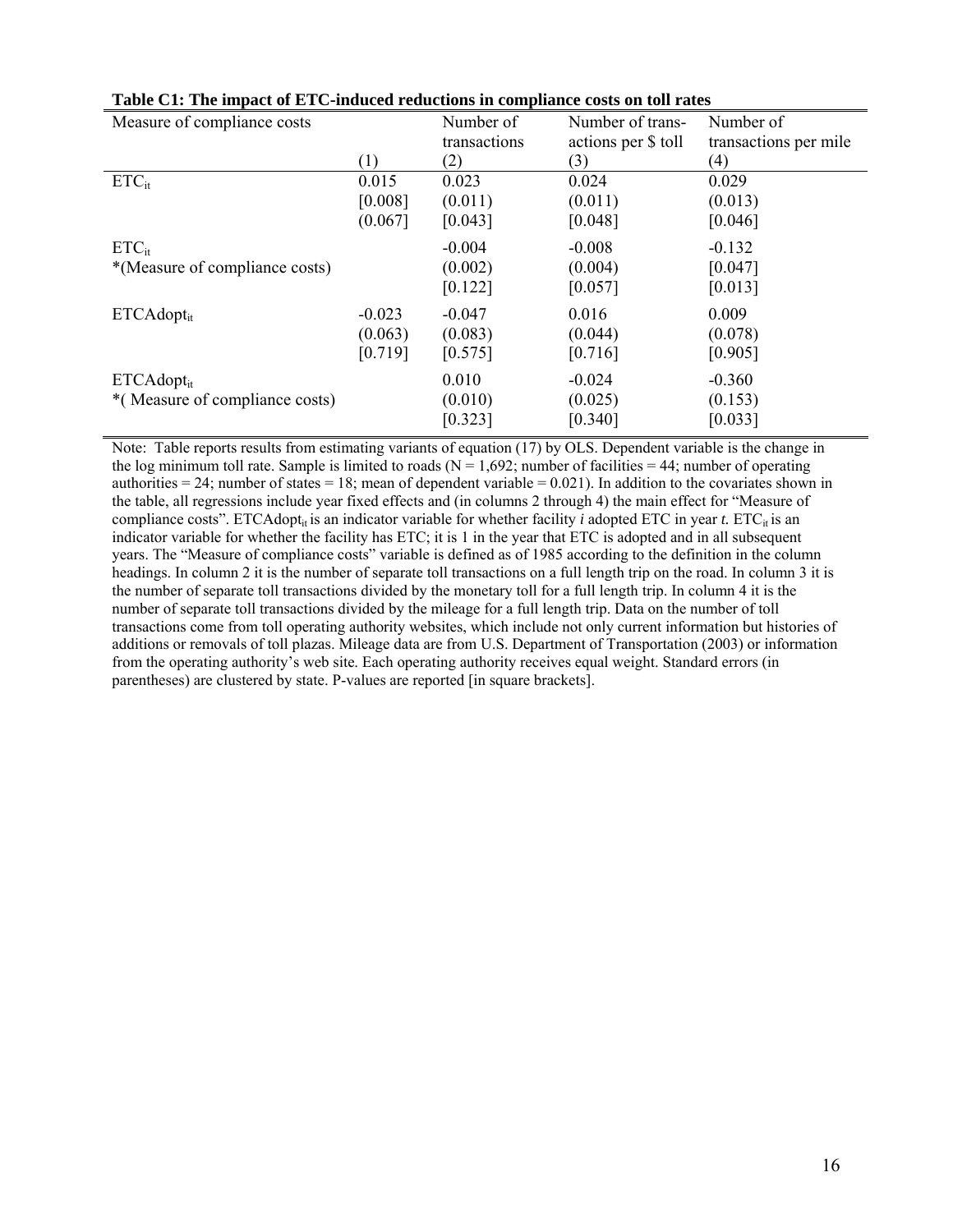| $    -$             |          |          |          |  |  |  |  |
|---------------------|----------|----------|----------|--|--|--|--|
|                     | (1)      | (2)      | (3)      |  |  |  |  |
| $ETC_{it}$          | 0.028    | 0.028    | 0.025    |  |  |  |  |
|                     | (0.010)  | (0.010)  | (0.011)  |  |  |  |  |
|                     | [0.015]  | [0.012]  | [0.039]  |  |  |  |  |
| OneWay $Adopt_{it}$ |          | 0.041    | 0.032    |  |  |  |  |
|                     |          | (0.035)  | (0.042)  |  |  |  |  |
|                     |          | [0.258]  | [0.454]  |  |  |  |  |
| One $Way_{it}$      |          |          | 0.010    |  |  |  |  |
|                     |          |          | (0.009)  |  |  |  |  |
|                     |          |          | [0.291]  |  |  |  |  |
| $ETCAdopt_{it}$     | $-0.086$ | $-0.086$ | $-0.086$ |  |  |  |  |
|                     | (0.017)  | (0.017)  | (0.017)  |  |  |  |  |
|                     | [0.000]  | [0.000]  | [0.000]  |  |  |  |  |

|  |  | Table C2: Impact of Changing from Two-Way to One-Way Tolling on Tolls |  |  |  |  |
|--|--|-----------------------------------------------------------------------|--|--|--|--|
|  |  |                                                                       |  |  |  |  |

Notes: Table reports results from estimating variants of equation (17) by OLS. The dependent variable is always the change in the log minimum toll rate. Sample is limited to bridges and tunnels (N=3,387; number of facilities = 79; number of operating authorities = 31; number of states = 16; mean of dependent variable  $= 0.020$ ). In addition to the covariates shown in the table, all regressions include year fixed effects. ETCAdopt<sub>it</sub> is an indicator variable for whether facility *i* adopted ETC in year *t*. ETC<sub>it</sub> is an indicator variable for whether the facility has ETC; it is 1 in the year that ETC is adopted and in all subsequent years. OneWayAdopt<sub>it</sub> and OneWay<sub>it</sub> are indicator variables for, respectively, whether the facility switched to one-way tolling in that year and whether the facility switched to one-way tolling that year or in a previous year. Each operating authority receives equal weight. Standard errors (in parentheses) are clustered by state. P-values are reported [in square brackets].